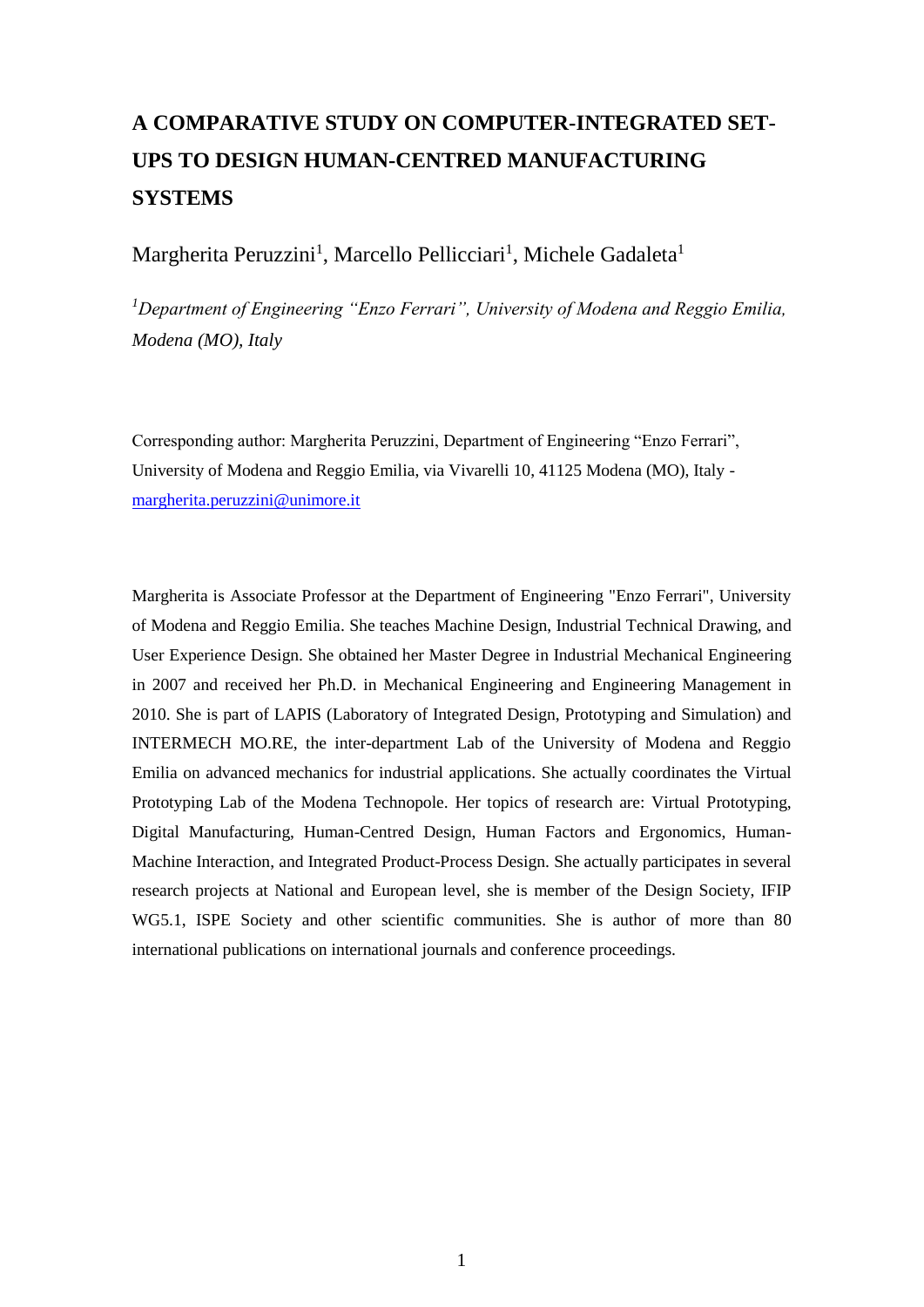#### **Abstract**

Manufacturing ergonomics refers to the application of ergonomic principles and human factors analysis to the design of manufacturing tasks with the final aim to optimize the workers' wellbeing and guarantee the expected process performance. Traditional design approaches are based on the observation of individual workers performing their jobs, the detection of unnatural postures (e.g., bending, twisting, overextending, rotating), and the definition of late corrective actions according to ergonomic guidelines. Recently, computerintegrated simulations based on virtual prototypes and digital human models (DHMs) can be used to assess manufacturing ergonomics on virtual manikins operating in digital workplaces. Such simulations allow validating different design alternatives and optimizing the workstation design before the creation, and pave the way to a new approach to manufacturing system design. The present paper aims at comparing different computer-integrated set-ups to support the design of human-centred manufacturing workstations. It defines a protocol analysis to support workstation design by analysing both physical and cognitive aspects, and applies the protocol within different digital set-ups. In particular, the study investigates a 2D desktop set-up using standardized DHMs and a 3D immersive mixed reality set-up based on motion capture of real workers' acting into a mixed environment, comparing them with the traditional approach. An industrial case study focusing on design optimization of a manufacturing workstation in the energy industry is used to test the effectiveness of the two digital set-ups for the definition of re-design actions.

**Keywords**: manufacturing ergonomics, human factors, digital human models, human-centred design, mixed reality.

### **1. Introduction**

Many manufacturing companies are becoming interested in ergonomics and human factors while designing their products and processes, focusing on how humans behave physically and psychologically in relation to particular environments, products, or services. Such a discipline is called "manufacturing ergonomics" and aims at reducing both mental and physical workload. The final scope is to optimize the workers' actions, improve their safety by preventing musculoskeletal disorder (MSD), control and manage their physical and mental workload, and guarantee the expected process performance (Hwang et al., 2008). The interest of manufacturing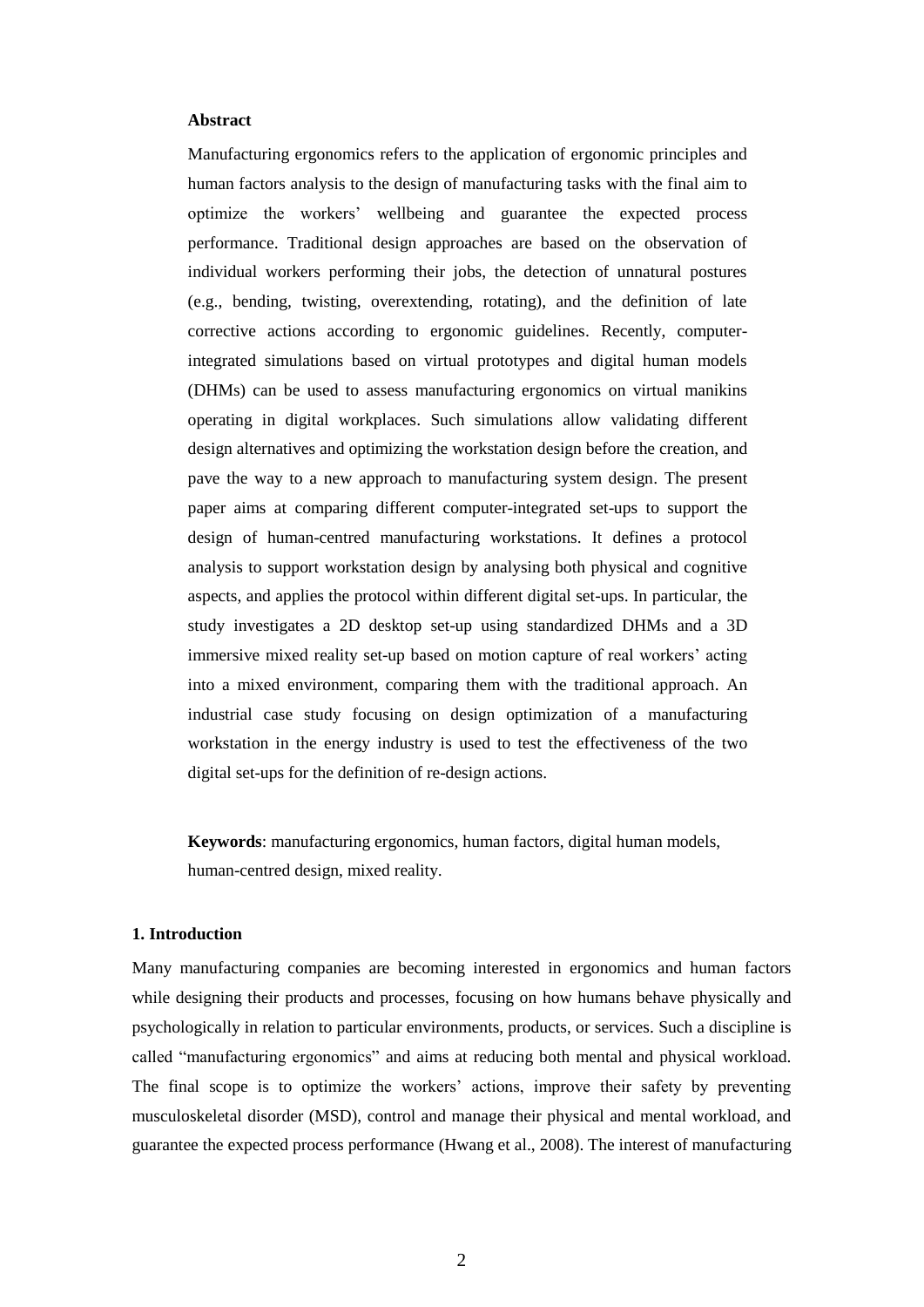companies to human-related aspects is growing worldwide for two main reasons: regulations and costs. On one hand companies have to care about workers' health and avoid work-related musculoskeletal disorder (MSD) as regulated by laws in different countries and sectors. On the other hand, the great economic impact of MSD connected to unnatural positions and dangerous actions executed by workers for both industry and society has been demonstrated in numerous cases. Generally, poorly ergonomic processes usually generate high costs for societies as demonstrated in Europe and United States (Buckle and Devereux, 1999; NRCIM, 2001). More specifically, bad workplace ergonomics has also extremely negative impact on company productivity, product quality, safety and production costs as analysed in different industrial sectors (Maudgalya et al., 2008; Hendrick, 2008; Dul and Neumann, 2009).

Ergonomic analyses on workplaces are traditionally based on the observation of workers when the production line is already running, so they are time-consuming and not preventive. Nowadays, there are emerging technologies supporting human-centred simulation based on preventive workplace ergonomic validation. Such tools allow the workplaces and the tasks to be simulated even before the facilities are physically in place and the ergonomic principles to be applied on digital human models (DHMs) during the early design stages for proactive investigation (Demirel and Duffy, 2007). These tools provide a quick, virtual representation of human beings in a simulated working environment and can be used to identify the ergonomic problems and prevent MSD risk. However, such simulations have some limits in reliability, robustness and completeness of simulation, Indeed, the majority of tools use static scenes of single working postures and analyse only physical aspects without considering the cognitive aspects as well as the mental workload. However, actual tools difficultly allow the evaluation of both physical and cognitive ergonomic aspects, are not able to include the subjective impressions of workers, and do not consider to the workers' needs, skills, capabilities, and resilience (the so-called human factors).

The research presents an example of an industrially relevant computer-integrated manufacturing technology, based on digital manufacturing. The purpose of the research is to adopt digital manufacturing tools to support manufacturing ergonomics by comparing different computerintegrated set-ups to support the human-centred design (HCD) of workplaces on digital models. For this purpose, the authors define a protocol analysis for ergonomics risk assessments including both functional and cognitive aspects to objectify the measures during the computerintegrated simulations of manufacturing workplaces. The protocol has its foundations on cognitive engineering and the Norman's mental model of interaction (Norman, 2008), where both physical and cognitive workloads are considered. For each analysis, a set of evaluation metrics is defined and different collecting data methodologies are used, including a digital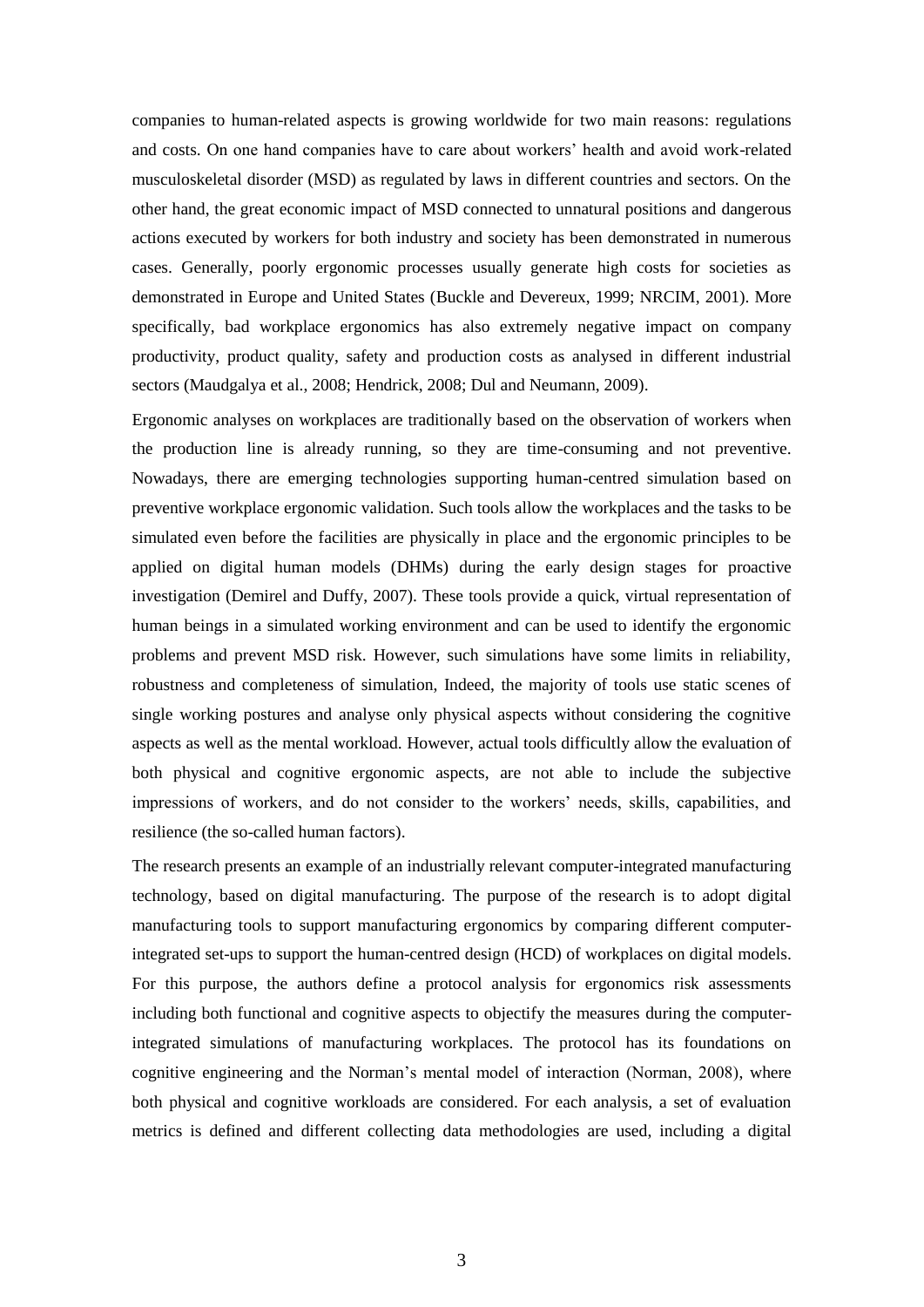manufacturing software tool, heuristic evaluation and direct interview. Such a protocol is used to assess ergonomic performances within the traditional modality based on users' observation and experts' evaluation on checklist, and two digital simulation set-ups with different levels of immersion and technological complexity: a 2D desktop-based digital set-up where virtual simulations are carried out by DHM tools, and 3D mixed reality immersive environment where virtual and real objects are combined to create a more realistic environment by involving sample users interacting with it. The two digital set-ups have been applied to simulate workers' tasks on manufacturing workstations and to define the re-design actions according to HCD principles. Experts in manufacturing equipment design and ergonomics have been involved to analyse the actual designs and to propose human-centred re-design actions by the support of the different digital set-ups. The results have been compared with the traditional analysis carried out on the real workstation. The effectiveness of the simulation set-ups has been compared and the main strengths and weaknesses of the different procedures have been highlighted on the basis of the experimental results. Finally, the adoption of the proposed approach is discussed with regard to feasibility for companies and related costs and efforts.

#### **2 Research background**

#### *2.1 Analysis of human factors in manufacturing*

Human Factors have a central role in design as the theoretical understanding of human behaviours and performance interacting socio-technical systems and the application of that understanding to design of interactions (Wilson, 2000). Within a manufacturing context, the result of such interaction is the workers' workload, which may be divided in mental demands and physical demands (Hwang et al., 2008). In particular, physical workload is defined as tasks which require that the workers' muscles work, with the participation of the musculoskeletal, cardiorespiratory and nervous systems (Sluiter, 2006), while mental workload is a multidimensional concept depending on the workers' personal characteristics (e.g., experiences, attention and skills) and the task features as well as work procedures (Young and Stanton, 2004). Many tasks in the workplace or product design (i.e., assembly features) impose a physical workload, which in turn places loads on mental tasks and cognitive resources (Perry et al., 2008).

The so-called work-related musculoskeletal disorders (WRMSDs) have been defined as the most costly occupational problems, and cause significant human suffering and economic burdens for employers, workplaces, workers and society (Broberg et al., 2014). As a consequence, the accurate measurement of workers' exposure to the factors that may contribute to the development of WRMSDs is of vital importance to both epidemiologists and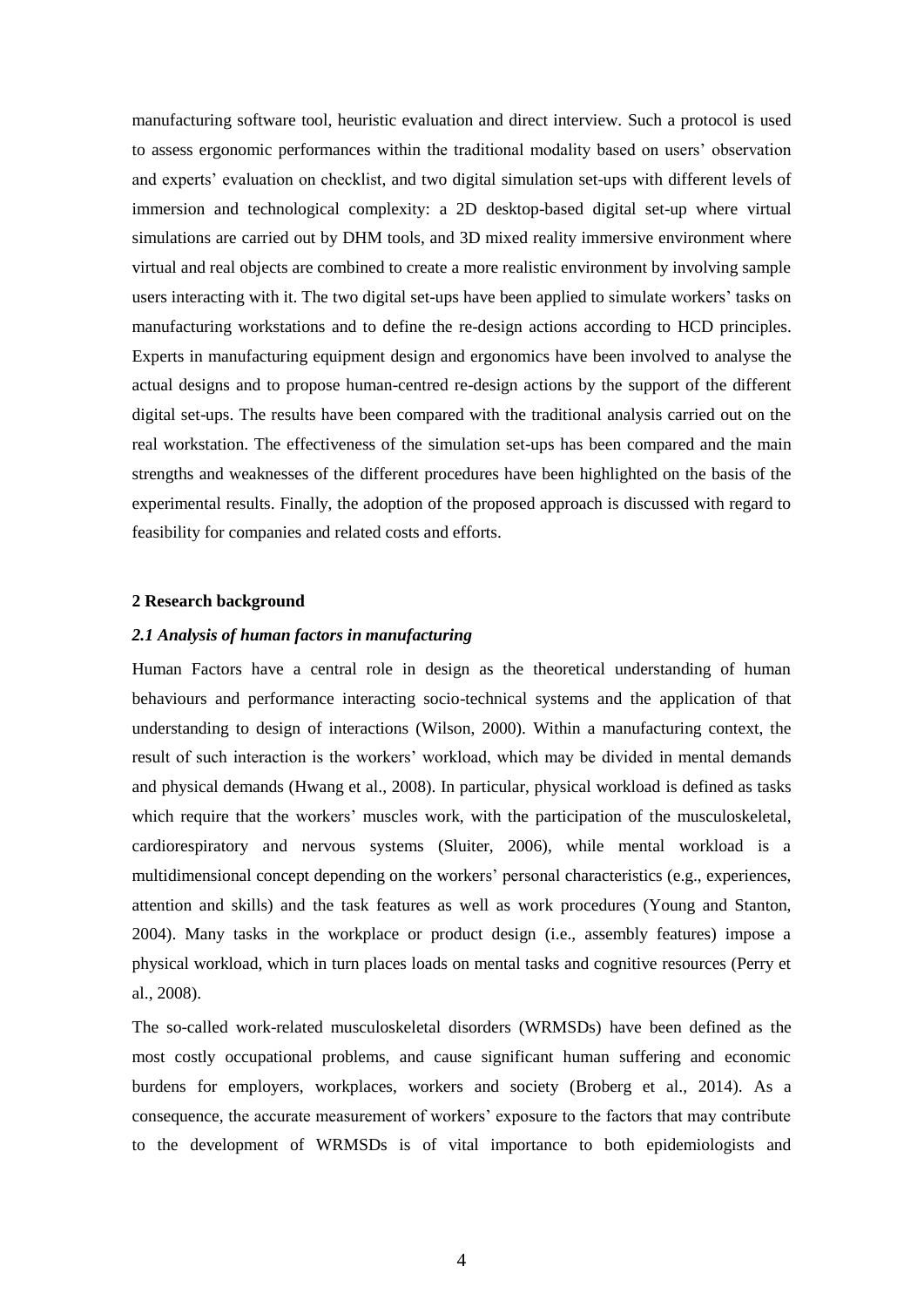ergonomists. WRMSD are caused by many factors, including awkward postures (e.g. bending, stretching, twisting), repetitive movements, using force and manual handling (lifting and carrying) working hours, static postures and repetitive nature of work were identified as some of the risk factors leading to pain and discomfort (Nunes, 2009). WRMSDs have also heavy economic costs to companies and to healthcare systems. The costs are due to loss of productivity, training of new workers and compensation costs (Nunes and McCauley Bush, 2012).

As a consequence, an ergonomically deficient workplace can cause physical and emotional stress, low productivity and poor quality of work. Assessment of exposure levels to WRMSD risk factors can be an appropriate base for planning and implementing interventional ergonomics programs in the workplace. For instance, low attention to human factors brings to unnatural positions and dangerous actions executed by workers during their jobs, with consequent lower performances, higher production time, greater absence from work, and a general increase of WRMSDs, with a great economic impact on both companies and societies. Indeed, providing a workplace free of ergonomic hazards can bring numerous advantages: lower injury rates as WRMSD incidences go down, increased productivity by making jobs easier and more comfortable for workers; improved product quality because fewer errors will be made when using automated; faster and safer processes, due to less physical effort demand; reduced absences because workers will be less likely to take time off to recover from muscle soreness, fatigue, and WRMSD-related problems; reduced turnover as new hires are more likely to find an ergonomically designed job within their physical capacity; lower costs as workers' compensation and other payments for illness and replacement workers go down; increased worker comfort and reduced worker fatigue; and improved workers' motivation.

In order to reduce WRMSD risks, many methods have been developed to investigate ergonomic design problems. Traditional methods for ergonomic analysis were based on statistical data obtained from previous studies or equations based on such studies. An ergonomics expert was required to interpret the situation, analyse and compare with existing data, and suggest solutions. During the years, different analytical tools have been defined. These methods can be mainly classified into objective and subjective evaluation methods (Li and Buckle, 1999). Objective methods are based on the posture observation and objective assessment of physical exposures, such as NIOSH lifting equation (Dempsey, 2002), Ovako Working posture Analysis System (OWAS) (Karhu et al., 1981), Occupational Repetitive Actions (OCRA) (Occhipinti, 1998), Rapid Upper Limb Assessment (RULA) (McAtamney and Corlett, 1993), Rapid Entire Body Assessment (REBA) (Hignett and McAtamney, 2000) or Workplace Ergonomic Risk Assessment (WERA) (Rahman et al., 2011). Traditionally such methods are used to assess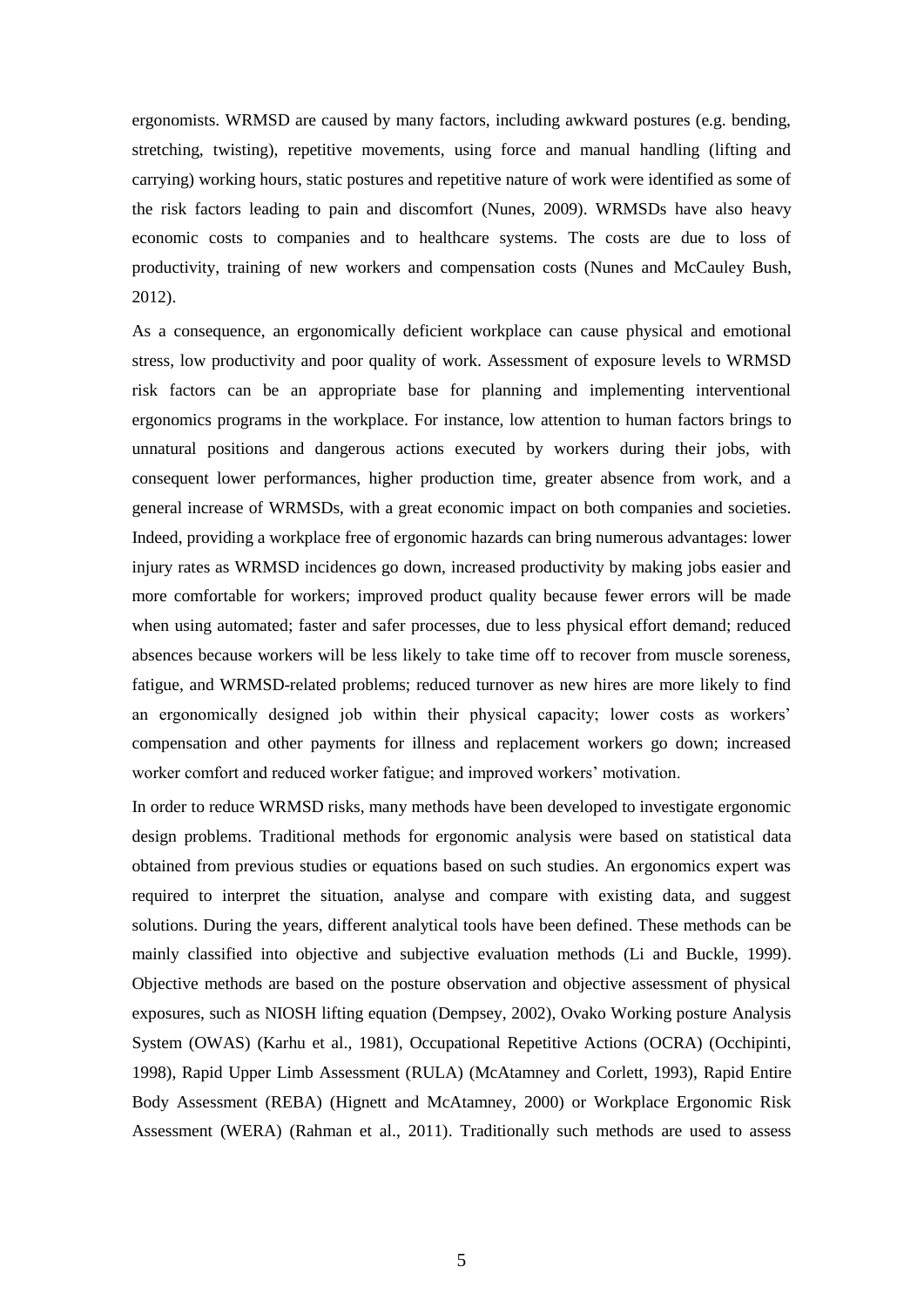physical ergonomics from direct observation on prototypal workstations or real industrial lines, which is usually time-consuming, difficult to carry out and objectify, and provides results when the project has been completed and sometimes the manufacturing line is running. Nunes and McCauley Bush (2012) provided a review about how to adopt the above-mentioned tools to assess WMSD. An efficient approach is to identify occupational risk factors by using RULA, OWAS, REBA, etc. and make efforts to remove them from task. Diversely, subjective methods focus on the physical response of the human beings involved in the tasks under investigation and aim at evaluating the human efforts and discomfort in task execution, such as the Rated Perceived Exertion (RPE) method based on the Borg's scale (Kim et al., 2004) and the Body Part Discomfort (BPD) (Lin et al., 2010).

Obviously, the manufacturing ergonomics is strictly linked to the manufacturing system design. Indeed, the industrial work environment has to be designed for moving materials and fixing machines effectively. In this context, ergonomics has a critical driving factor. After the advent of the so-called Toyota Production System (TPS), a new way of thinking, based on lean process, zero waste, reducing costs, and the worker welfare, began. Lean Manufacturing promoted to insert other tools that aid, such as: Kaizen, 5 Senses, Poka-Yoke, Takt-Time, Balancing stations or workstations, supply flow of parts and products, Flow Mapping Value, etc. In the application of Lean Manufacturing should be made a direct correlation between vision of working conditions with a support tool mentioned the ergonomics (Adler et al, 1997). Each continuous improvement held in any work environment, this correlation could be carried out in order to adapt the improvements to the executor of activities (Dos Santos et al., 2015). Recently, a model to integrate ergonomics issues and lean and six sigma principles has been proposed (Nunes, 2015).

Such methods, both objective and subjective, are focused on the physical response of the human beings involved in the tasks under investigation. However, theories about human-machine interaction demonstrated that communication between humans and any system is characterized by a behavioural and a cognitive response. The features of the system interacting with the user can be divided in two different types: "affordances" if they stimulate a precise action in the user (e.g., an handle that suggest the action of handling) (Norman, 2008) and "synaesthesias" if they stimulate visceral sensations, emotions, memories and mental associations related to the human affective sphere (Kalviainen, 2002). Therefore, ergonomics can be divided into functional ergonomics, mainly related to efficacy and effectiveness, and cognitive ergonomics regarding user satisfaction and information processing. Several efforts have been made to analyse the process of functional and cognitive responses during human-product interaction in different contexts (Mengoni et al., 2008; Salvendy and Karwowski, 2010). Diversely, in the context of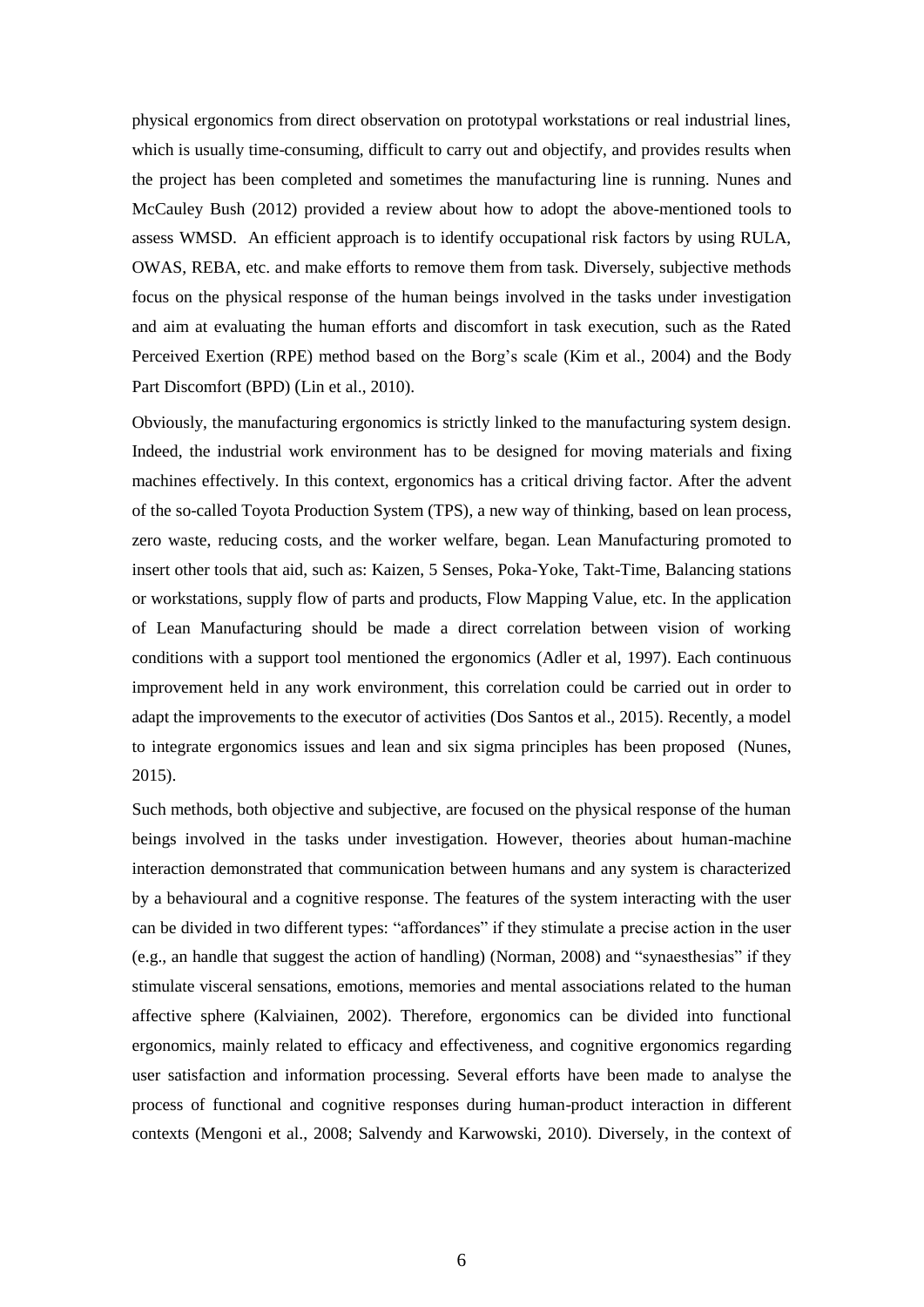manufacturing, such aspects are still poorly explored and there is a lack of methodologies integrating physical ergonomics and cognition to drive system design. Furthermore, conventional methods for ergonomic evaluation are generally applied for validation and verification, at the end of the design process once the final prototype has been realized and tested with users. Such testing requires a great deal of effort and an expensive physical mock-up and inevitably provides a late response. As a consequence modifications are time-consuming and expensive.

# *2.2 Computer-integrated digital manufacturing for human factors analysis*

In the last two decades, the so-called Digital Human Models (DHMs) are included in commercial software toolkits for ergonomic analysis. They offer 3D anthropometric manikins consisting of an interior model of the human skeleton and an exterior model of the human body shape, which use forward and inverse kinematics algorithms for simulating postures and movements. A lot of different models have been developed but they are quite similar for structure and functioning (Sundin and Ortengren, 2008). Digital models allow reproducing the human involvement by simulating both complexity and uncertainty to be studied in measurable ways. Different tools are available on the market: Dassault Systèmes' SAFEWORK model included in CATIA and DELMIA, JACK model available on Siemens / Technomatix products, RAMSIS, MADYMO (MAthematical DYnamic Models), SANTOS, 3DSSPP (3D Static Strength Prediction Program) and Anybody Modeling System. Such tools allow the ergonomic assessment on virtual prototypes of the workplace according to the main methods (e.g., RULA, OWAS) and simulation of numerous design alternatives with low impact. However, usually preparing accurate DHM simulations is complicated and time-consuming (Chaffin, 2007). Obviously, they do not provide appropriate methods for cognitive ergonomics.

Moreover, other computer-integrated techniques, such as virtual reality (VR) and more recently mixed reality (MR), have been successfully applied to investigate the impact of the designed items on human actions and reactions (Berg and Vance, 2017). Indeed, VR technologies provide immersive working environments where users can navigate and experience the virtual scene, to be used as a decision-making tool in product design, particularly in engineering-focused businesses. As far as ergonomic studies are concerned, VR can be used for reachability and visibility analysis as well as visual inspection through the use of immersive virtual environments, where the user directly experiences tasks execution. Different VR-based set-ups have been created to simulate and successfully assess different aspects of manual operations in manufacturing workplaces as demonstrated in literature (Hu et al., 2011). Numerous examples have been recently reported for different purposes: to assess suitability of the workstation and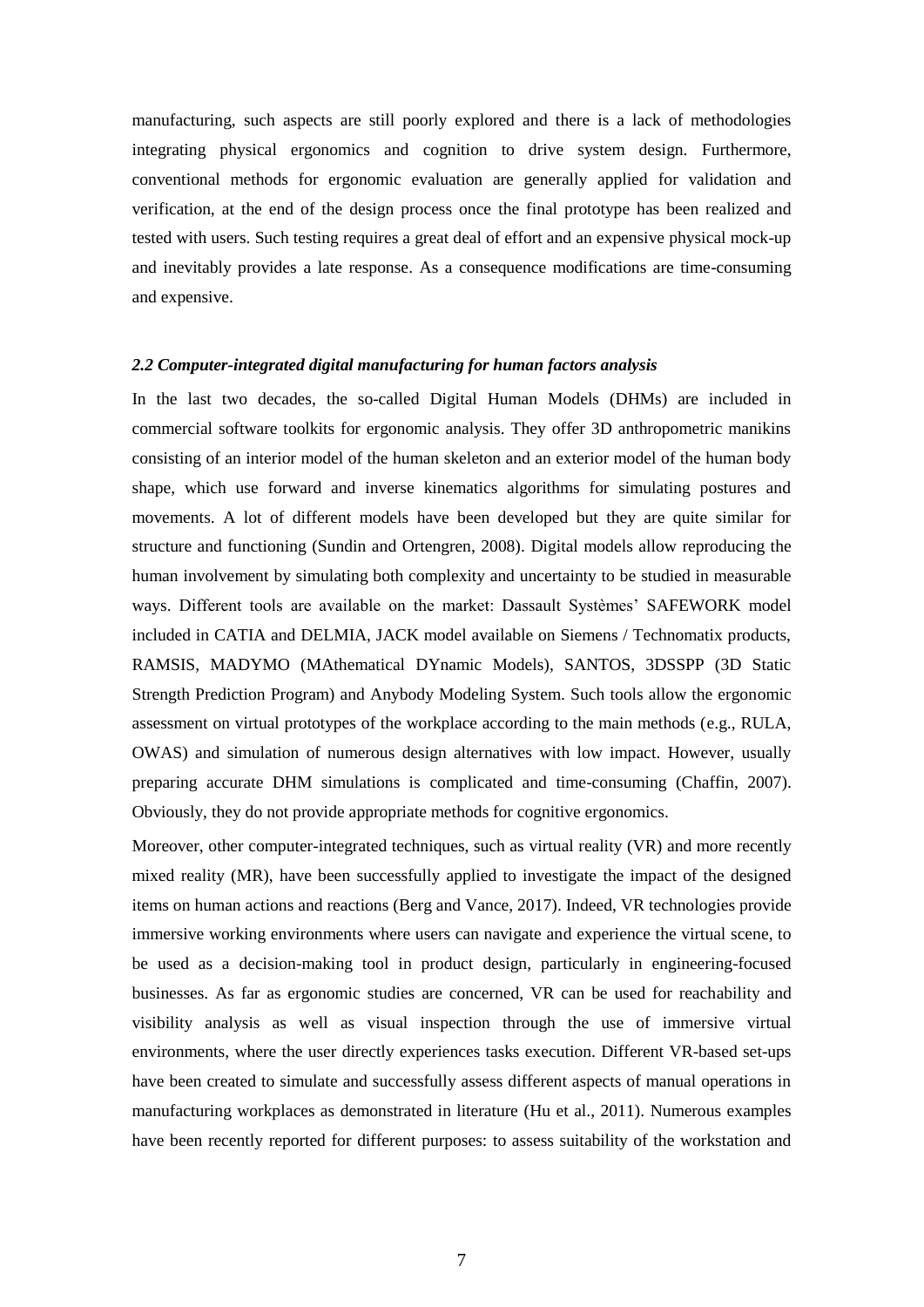equipment provided (Grajewski et al., 2013), to test for feasibility of assembly methods (Marzano et al., 2015), to train the human in the assembly tasks (Gavish et al., 2015), to guide the human while performing tasks (Wang et al., 2016) and to check performance of the human with respect to the predefined tasks (Chen et al., 2017). In many of the studies on VR, ergonomics is an underlying issue (Lawson et al., 2016). According to the parameters of interest, visibility issues, posture assumed by the worker as well as reachability and accessibility can be simulated (Enomoto et al., 2013).

The quality of VR and MR simulations strongly depends on hardware and software equipment, from visualization display, to trackers of human body motions, to the interaction with virtual objects by haptics or tactile devices, to recording of individual motions with respect to the reference objects (Gonzalez-Badillo et al., 2014). In addiction, the intelligent processing of the recorded information to seek patterns and its combination with existing knowledge can support the ergonomic analysis (Wang et al., 2016). At a commercial level, there are already some simulation software enabling scenario creation and first ergonomic analysis within a VR environment, but research to apply them to manufacturing is necessary targeting real industries whilst effective ergonomic analysis set-up to be introduced in industry are still missing.

#### **3. Research approach**

#### *3.1 Research methodology*

The research methodology is based on the HCD approach, which suggests the "interactive systems development to make systems usable and useful by focusing on the users, their needs and requirements, and by applying human factors and ergonomics" (ISO 9241-210, 2009). Such an approach focuses on the improvement of the human wellbeing, user satisfaction by leveraging accessibility and sustainability, in order to enhance process effectiveness and efficiency. It counteracts possible adverse effects of use on human health, safety and performance. The HCD approach builds upon participatory action research by moving beyond the users' involvement and producing solutions to problems rather than solely documenting them. The initial stages usually revolve around immersion, observing, and contextual framing in which innovators immerse themselves with the problem and community. In order to compare different set-ups, the research is based on the definition of a protocol analysis to objectify the ergonomic performance assessment, to be used to compare the different set-ups with the traditional one. Such a protocol allows to objectify the users' feedback and to measure the ergonomic performances, both physical and cognitive, among the different set-ups and to compare the experimental data.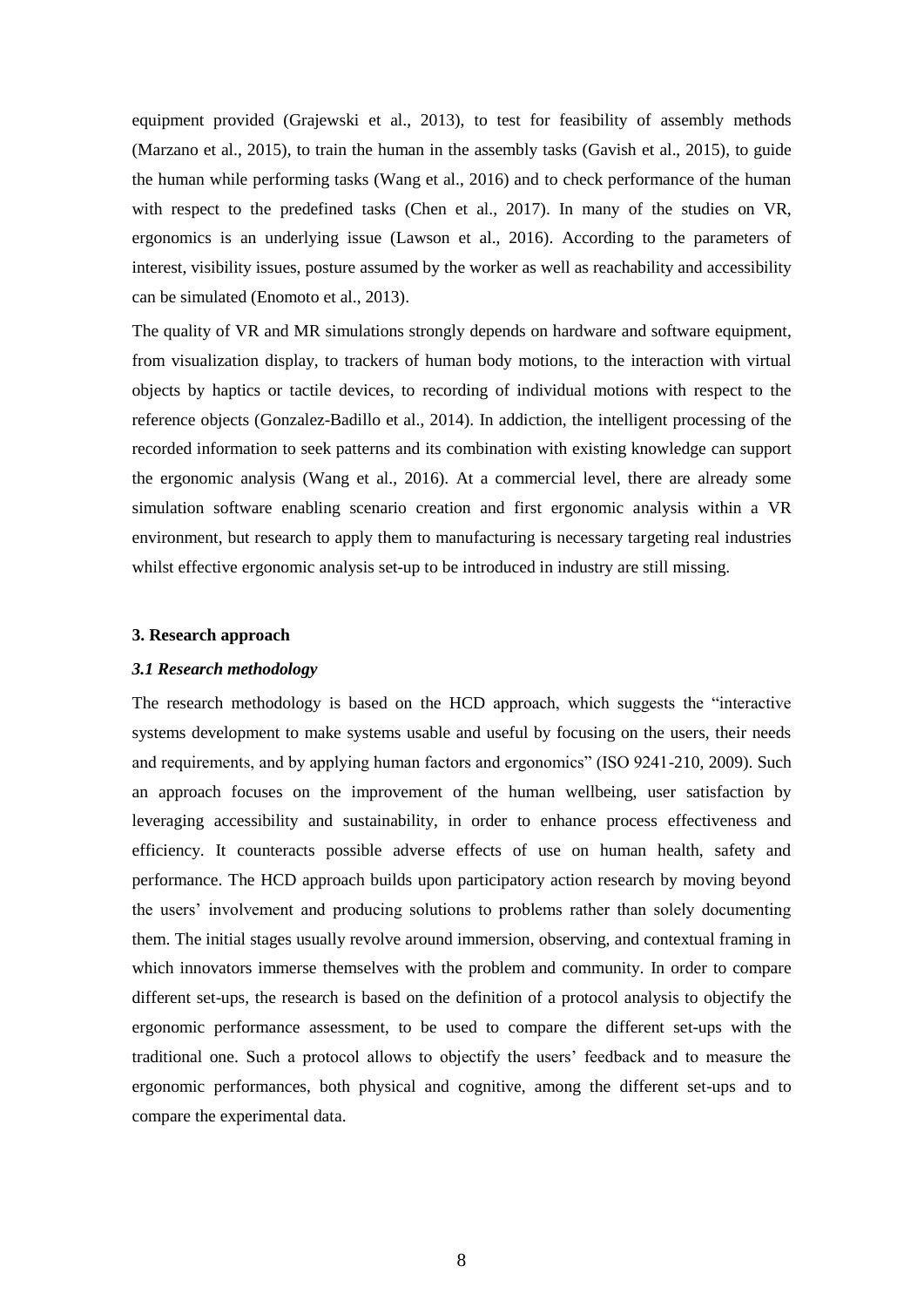#### *3.2 The protocol for human-centred workstation design*

The research firstly defines a protocol analysis to effectively measure workplace ergonomics by considering both physical and cognitive aspects. Indeed, in case of workstations, it has been widely demonstrated that both of them contribute to the ergonomic performance and are directly responsible for MSD as well as stress and other uncomfortable situations for workers that cause a reduce productivity and absence from work (Young and Stanton, 2004; Perry et al., 2008). The proposed protocol is defined on the basis of the Norman's models of perception and human-machine interaction (Norman, 2008). It is assumed that any "system" (device or machine item), with which the user interacts, determines the user actions, but also communicates with the user by means of affordances and synaesthesias. Interaction between users and the "system" can be measured by actions, affordances and synaesthesias, and generated feelings in the users during task execution. Indeed, executed tasks mainly determine the physical response by defining the postures assumed and the movements, while the workplace layout affects visibility and accessibility, which highly influence physical ergonomics. Furthermore, object affordances stimulate the behavioural response, so that they promote specific actions to be taken and their effect can be related to task efficiency and effectiveness, and affect both mental load and interaction (Norman, 2008). Finally, synaesthesias suggest the cognitive response, so that they refer to information comprehension and satisfaction in use, and are measured by subjective satisfaction (Kalviainen, 2002). Two types of analysis are defined, referring respectively to the physical workload and the cognitive workload. For each of them, a set of evaluation metrics has been defined. Physical workload is measured by posture analysis, postural assessment based on RULA, and physical stress analysis. Cognitive workload is measured by visibility, simplicity of action analysis, interaction support analysis, and satisfaction. For each metric, the specific data to be measured and the methodologies used for data collection have been defined. Table 1 shows the protocol overview and describes the protocol metrics, measures, collecting data methods, and evaluation rules to which experts refer.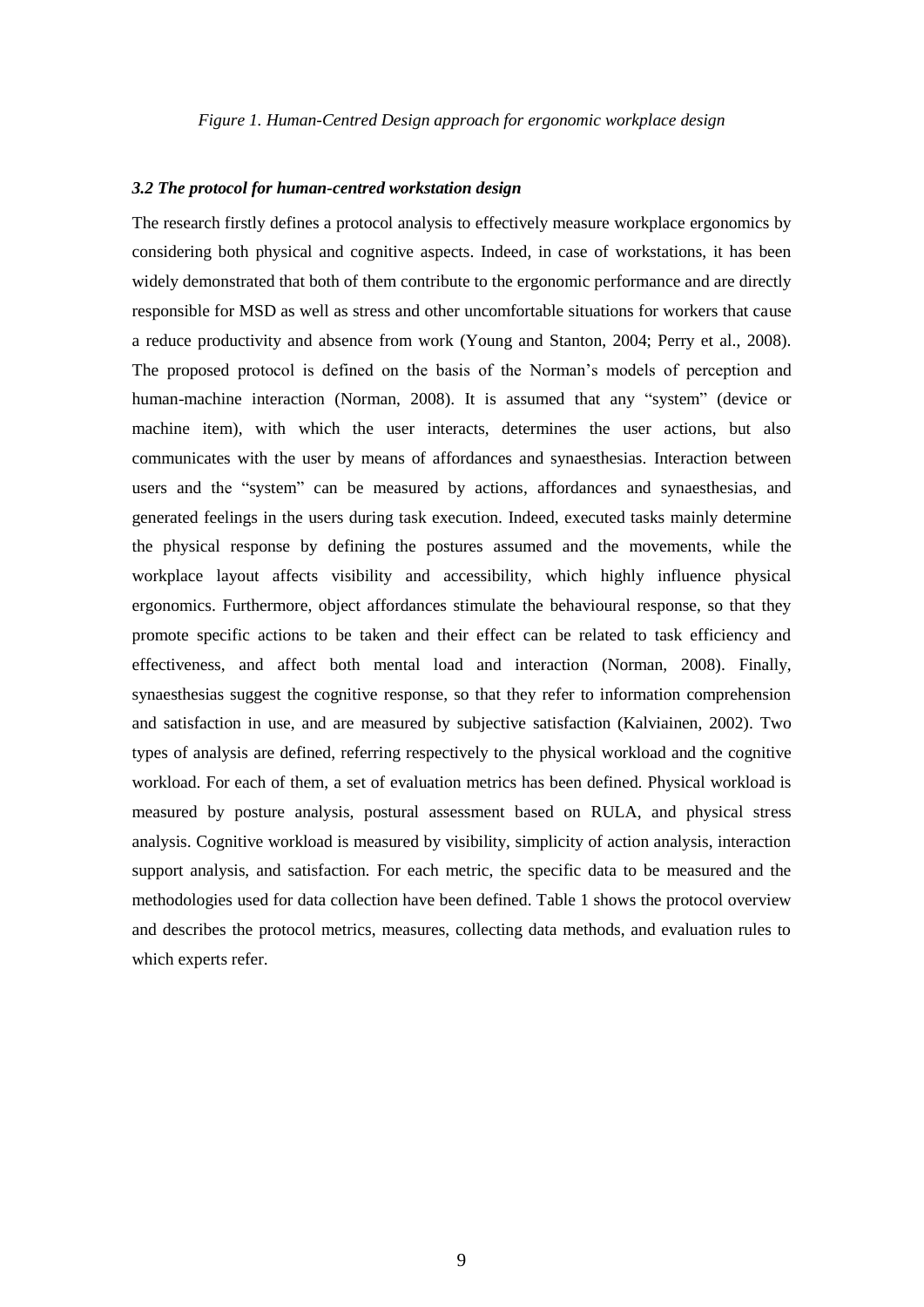| Type of<br>analysis         | <b>Metrics</b>           | <b>Measures (unit of measurement)</b>                                                                                                                    | <b>Collecting data</b><br>methodologies                                             |  |
|-----------------------------|--------------------------|----------------------------------------------------------------------------------------------------------------------------------------------------------|-------------------------------------------------------------------------------------|--|
| <b>Physical</b><br>workload | Posture<br>analysis      | Stooping (deg)<br>Max upper arm flexion (deg)<br>Max upper arm elevation (deg)<br>Head flexion (deg)<br>Head rotation (deg)                              | Ergonomic analysis (on<br>DHM                                                       |  |
|                             | Postural<br>assessment   | RULA score (no.1-7)<br>Comfort subjective score $(no.1-7)$ <sup>*</sup>                                                                                  | Ergonomic analysis (on<br>DHM<br>Heuristic evaluation (1-7)<br>Interview $(1-7)$ *  |  |
|                             | Physical<br>stress       | L4-L5 Compression Force (N)                                                                                                                              |                                                                                     |  |
| Cognitive<br>workload       | Visibility               | Visibility condition (no.1-7 based on view cones<br>amplitude)<br>Visibility subjective score $(no.1-7)$ <sup>*</sup>                                    | Ergonomic analysis (on<br>DHM)<br>Heuristic evaluation (1-7)<br>Interview $(1-7)^*$ |  |
|                             | Simplicity of<br>actions | Simplicity of actions score (no.1-7)<br>Requests of support (no.)<br>Errors (no.)<br>Simplicity subjective score $(no.1-7)$ <sup>*</sup>                 | Ergonomic analysis (on<br>DHM)<br>Heuristic evaluation (1-7)<br>Interview $(1-7)$ * |  |
|                             | Interaction<br>support   | Time for task completion in relation to experts (s)<br>Affordances (no.)<br>Interaction support score (no.1-7)<br>Interaction subjective score (no.1-7)* |                                                                                     |  |
|                             | Satisfaction             | Satisfaction subjective score $(no.1-10)*$                                                                                                               |                                                                                     |  |

*Table 1. Protocol analysis for ergonomic assessment on manufacturing workstations*

Posture analysis is characterized by the investigation of the body postures during the interaction with the "system" and task execution in general, considering the relations between the physical segments at joints. It considers different measures: body stooping, maximum upper arm flexion and elevation, head flexion and rotation. Postural assessment for manufacturing workstations is based on the RULA technique, which can be carried out by checklist during heuristic evaluation, or by computerized procedures. RULA has been chosen among the available techniques, for its simplicity of application and the reliable results provided for manufacturing tasks at workstations, where the upper limbs are mainly involved (Rahman, 2014). The physical stress is measured by objectifying the level of wellbeing related to each assumed posture. For this purpose, L4-L5 compression force is estimated.

Visibility analysis considers whether devices and symbols are clearly visible for the user. Simplicity of actions combines accessibility, information availability and task complexity, since it defines whether devices and symbols are easily accessible, usable and interpreted, and expresses the ability of the system to make the user detect and process the information necessary to carry out a specified task. Diversely, interaction support expresses the mental stress and strain required to perform a specified task and depends on the absence of ambiguity as well as the interaction support provided by commands and devices, as well as symbols and control buttons. Finally, satisfaction relates to the users' subjective response based on pleasure,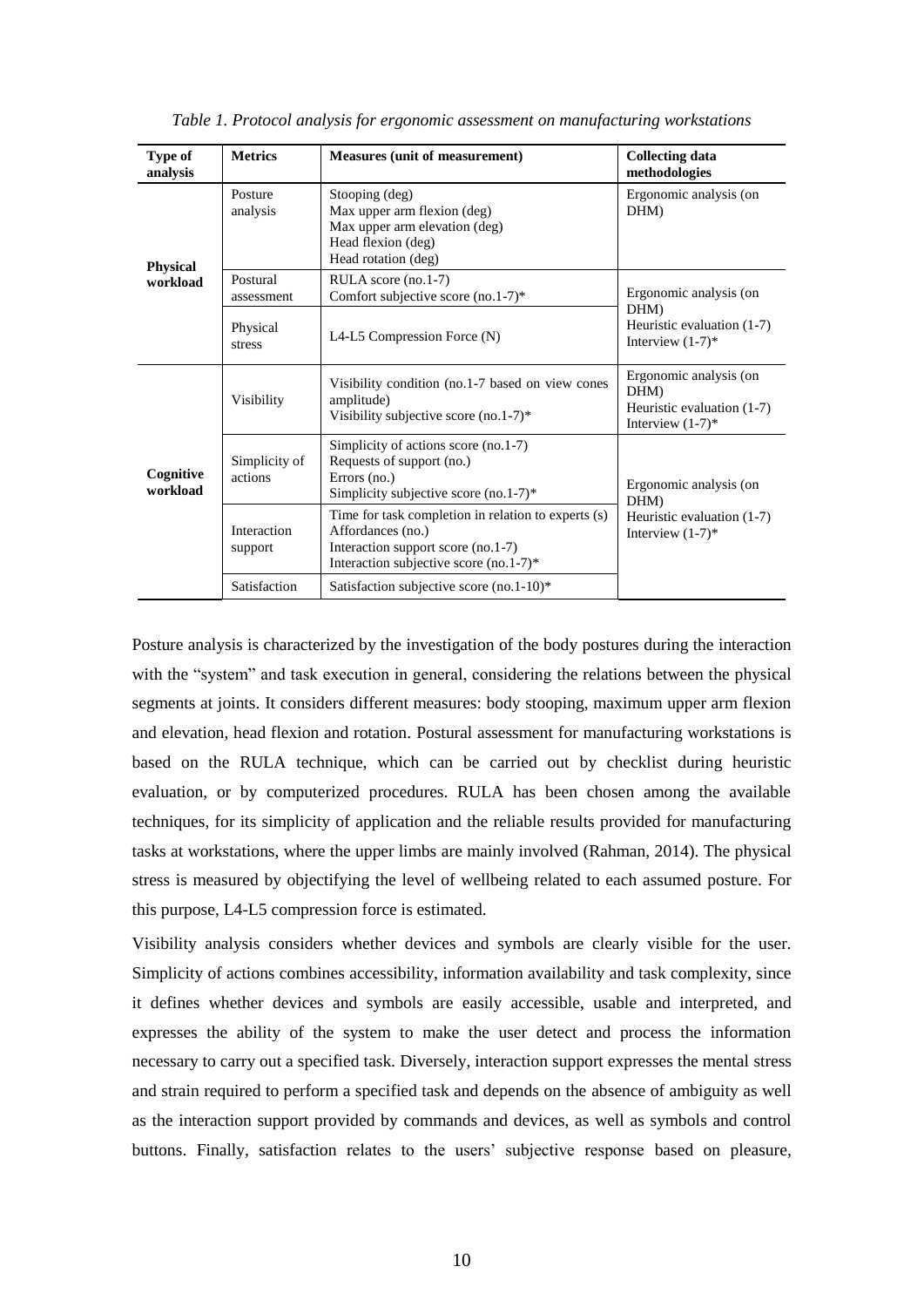involvement and motivation. It combines the emotional analysis with sense of control, reliability and general satisfaction perceived by the worker.

Different collecting data methodologies are used, that combines "external" and "internal" measures. External measures refer to computer-based procedures carried out by DHM software tools (e.g., biomechanical data analysis and dimensional data analysis) and/or heuristic evaluation, carried out by experts observing the scenes. Internal measures are diversely elicited directly from users (e.g., workers during task execution) by interview.

Heuristic evaluation and interview are the most common investigation techniques used in HCD to investigate user behaviours and reactions. Heuristic evaluation is based on the direct observation of users according to international standards about ergonomics and remarkable studies from research. User observation is supported by Video Interaction Analysis (VIA) to capture the users' behaviours by understanding moment-to-moment interactions and supporting experts in users' interactions analysis by recording also comments, nonverbal interactions, etc. Interview implies the direct contact with the final users to retrieve useful information to assess the metrics and to correlate the user's preferences with the metrics values. Experts in ergonomics and human factors observe sample users (i.e., workers or researcher simulating the workers' actions) involved in task execution and evaluate the specified metrics. An inverse 1-7 points Likert scale is chosen to assign a value to each metrics indicators both for heuristic evaluations and interview judgements ( $1 = \text{good}$ ,  $7 = \text{bad}$ ). The use of inverse scales allows being compliant with data provided by RULA and other ergonomic evaluation scales.

Table 2 describes the RULA scores, while Table 3 presents the 1-7 point scale adopted for visibility analysis, Table 4 presents the 1-7 point scale adopted for simplicity of action analysis, Table 5 shows the 1-7 point scale adopted for interaction support analysis, Table 6 shows the questionnaire scores and questions used for direct interviews. Questions are asked during or after task execution according to the specific task analysis.

| <b>Score</b> | <b>Postural comfort</b>                                 |  |
|--------------|---------------------------------------------------------|--|
|              | Posture is very comfortable                             |  |
|              | Posture is acceptable                                   |  |
|              | Posture is acceptable but could be improved             |  |
|              | Posture has to be improved                              |  |
|              | Posture has to be changed                               |  |
|              | Posture is uncomfortable and need to be changed         |  |
|              | Posture is dangerous and need to be immediately changed |  |

*Table 2. RULA scores for postural assessment*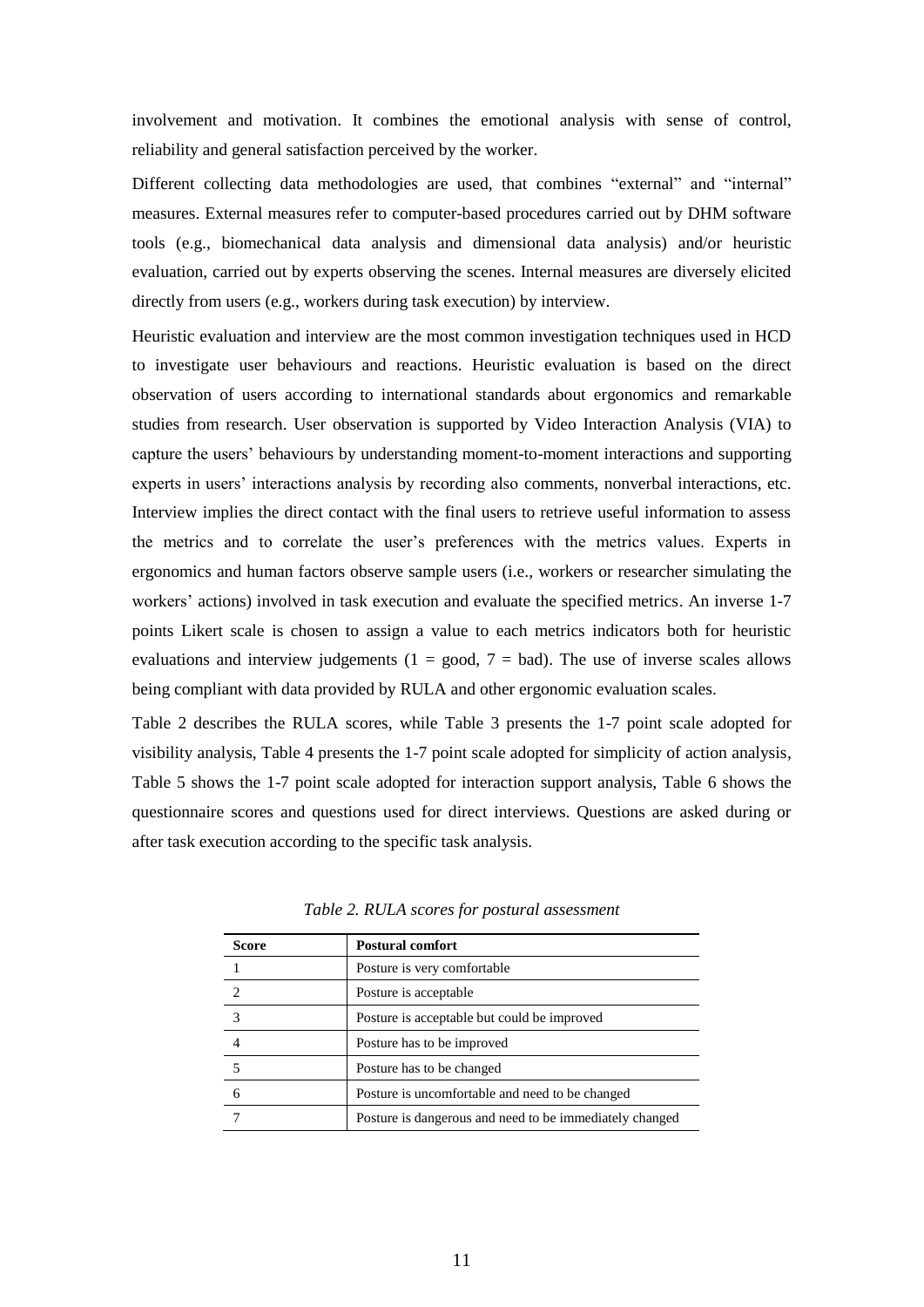| <b>Score</b> | <b>Visibility condition</b>                                                                                                                             |
|--------------|---------------------------------------------------------------------------------------------------------------------------------------------------------|
|              | Open and free field of view when objects / devices to be manipulated are located in the<br>middle in a range of $\pm$ 5 deg horizontally and vertically |
|              | Open and free field of view when objects / devices to be manipulated are located in a<br>range of $\pm 15$ deg horizontally and vertically              |
| 3            | Open field of view when objects / devices to be manipulated are located in a range of $\pm 30$<br>deg horizontally and $\pm 15$ deg vertically          |
|              | Open field of view when objects / devices to be manipulated are located in a range of $\pm 30$<br>deg horizontally and $\pm 30$ deg vertically          |
|              | Open obstructed field of view when objects / devices to be manipulated are located in a<br>range of $\pm 45$ deg.                                       |
| 6            | Partially obstructed field of view when objects / devices to be manipulated are located in<br>a range of $\pm 45$ deg.                                  |
|              | Obstructed field of view when objects / devices to be manipulated are difficulty visible                                                                |

*Table 3. Visibility conditions*

| <b>Score</b>                  | <b>Simplicity of actions level</b>                                      |
|-------------------------------|-------------------------------------------------------------------------|
|                               | No ambiguity, limited number of steps $\left($ <2 per task), No errors  |
| $\mathfrak{D}_{\mathfrak{p}}$ | No ambiguity, limited number of steps $(3 per task)$ , No errors        |
|                               | Limited ambiguity, medium number of steps (3-5 per task), No errors     |
| 4                             | Limited ambiguity, numerous steps $(55$ per task), No errors            |
|                               | Limited ambiguity, numerous steps $(55$ per task), Errors rarely occur  |
| 6                             | Ambiguity, numerous steps (>5 per task), Errors can occur               |
|                               | High ambiguity, numerous steps $(55$ per task), Errors frequently occur |

# *Table 5. Interaction support scores*

| <b>Score</b>   | <b>Interaction support level</b>                                  |
|----------------|-------------------------------------------------------------------|
|                | No ambiguity, Optimal use of affordances, No errors               |
| 2              | No ambiguity, Good use of affordances, No errors                  |
| 3              | Limited ambiguity, Medium use of affordances, No errors           |
| $\overline{4}$ | Limited ambiguity, Poor use of affordances, No errors             |
| 5              | Limited ambiguity, No use of affordances, Errors rarely occur     |
| 6              | Ambiguity, No use of affordances, Errors can occur                |
|                | High ambiguity, Wrong use of affordances, Errors frequently occur |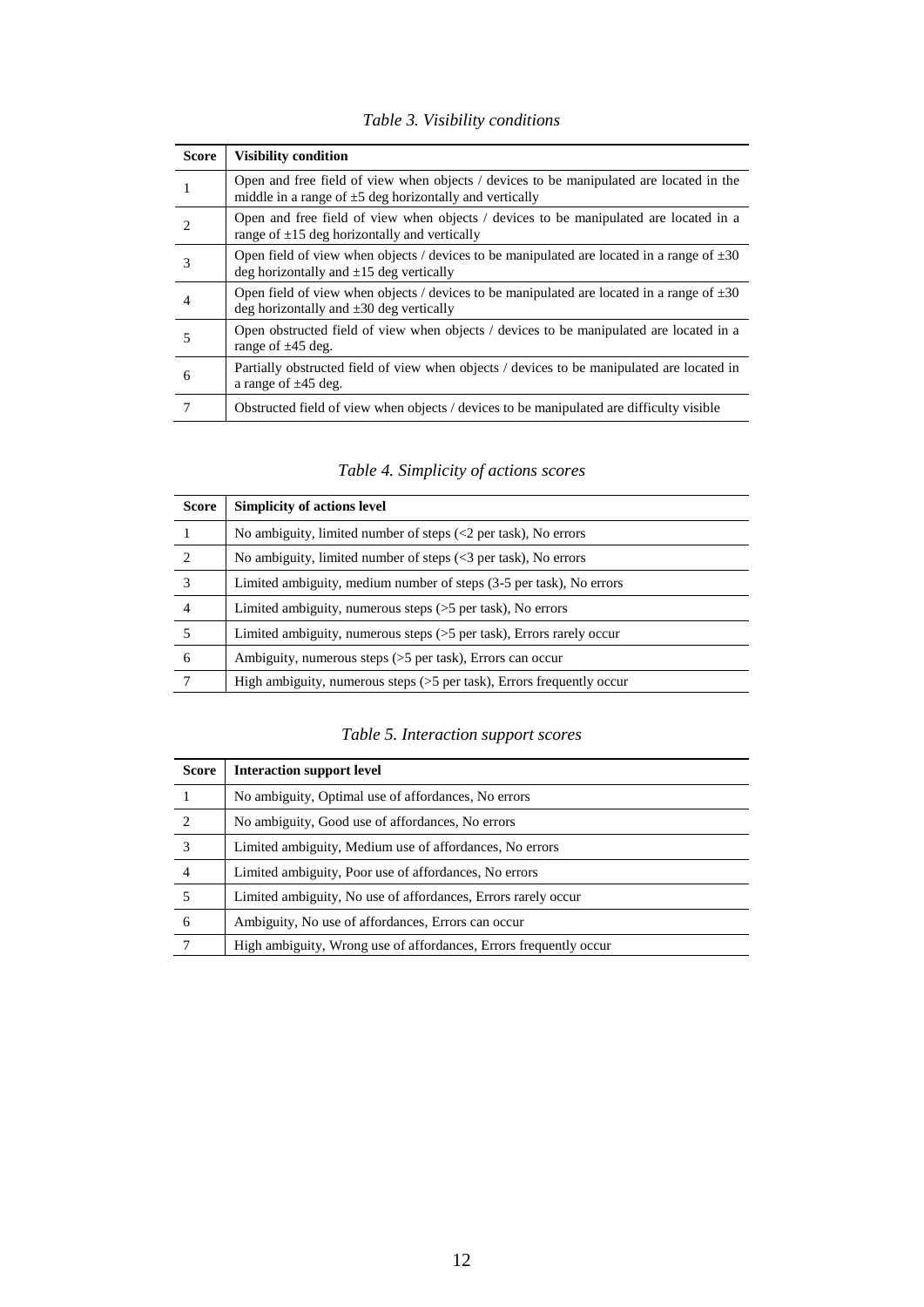| <b>Type</b>                             | <b>Question</b>                                                          | <b>Scale</b>                                                 |
|-----------------------------------------|--------------------------------------------------------------------------|--------------------------------------------------------------|
|                                         | 1. Do you feel in a comfortable position?                                | $1 =$ very comfortable<br>$10 =$ very uncomfortable          |
| Comfort subjective score (no.1-10)      | 2. Are your upper limbs in a comfort position?                           | $1 = \text{very comfortable}$<br>$10 =$ very uncomfortable   |
|                                         | 3. Are your neck and your head in a comfort<br>position?                 | $1 = \text{very comfortable}$<br>$10 =$ very uncomfortable   |
|                                         | 4. Are your lower limbs in a comfort position?                           | $1 =$ very comfortable<br>$10 =$ very uncomfortable          |
| Visibility subjective score (no.1-10)   | 5. Can you see everything you need?                                      | $1 = yes$ , perfectly<br>$10 = no$ , nothing                 |
| Simplicity subjective score (no.1-10)   | 6. Is your task simple to execute?                                       | $1 = yes$ , very simple<br>$10 = no$ , very difficult        |
|                                         | 7. Do you have a set of interaction cues helping to<br>execute the task? | $1 = yes$ , very much<br>$10 = not at all$                   |
| Interaction subjective score (no.1-10)  | 8. Do you like the kind of interaction support?                          | $1 = yes$ , very much<br>$10 =$ not at all                   |
| Satisfaction subjective score (no.1-10) | 9. Are you satisfied of task execution?                                  | $1 = yes$ , very satisfied<br>$10 = not$ , very dissatisfied |

*Table 6. Questionnaire for users (during or after task execution)*

# *3.3 The computer-integrated simulation set-ups*

The proposed research is based on the adoption of two digital simulation set-ups to support human-centred design of manufacturing workstations. In both cases, the workstations are digitised by computer-integrated tools, and a detailed 3D virtual model is created for each of them. The virtual model considers the entire production line layout, the specific workstation and also the time requirements due to production constraints. The virtual model is built by using CATIA and DELMIA software by Dassault Systèmes.

The virtual model is used to realize both digital set-ups. The 2D desktop-based simulation setup uses virtual manikins reproducing the workers' actions. The level of realism is due to the experts' experience in the replication of the human actions by posture sequence. Indeed, manikins are created referring to standard databases (representing a specific population) and considering three different percentiles (i.e., 5p, 50p and 95p). In this set-up, the simulation is carried out within a digital environment and human postures are simulated after a careful observation of real workers, when available, or a detailed description of workstation and task execution by involving production engineers. Creation of all postures is usually time consuming and requires reliable information to have a realistic simulated postures.

The 3D MR immersive simulation set-up is created using the workstation 3D model and displaying it within a VR-based immersive environment for immersive. The main elements characterising human interaction (e.g., work desk, handled tools) are replicated by rapid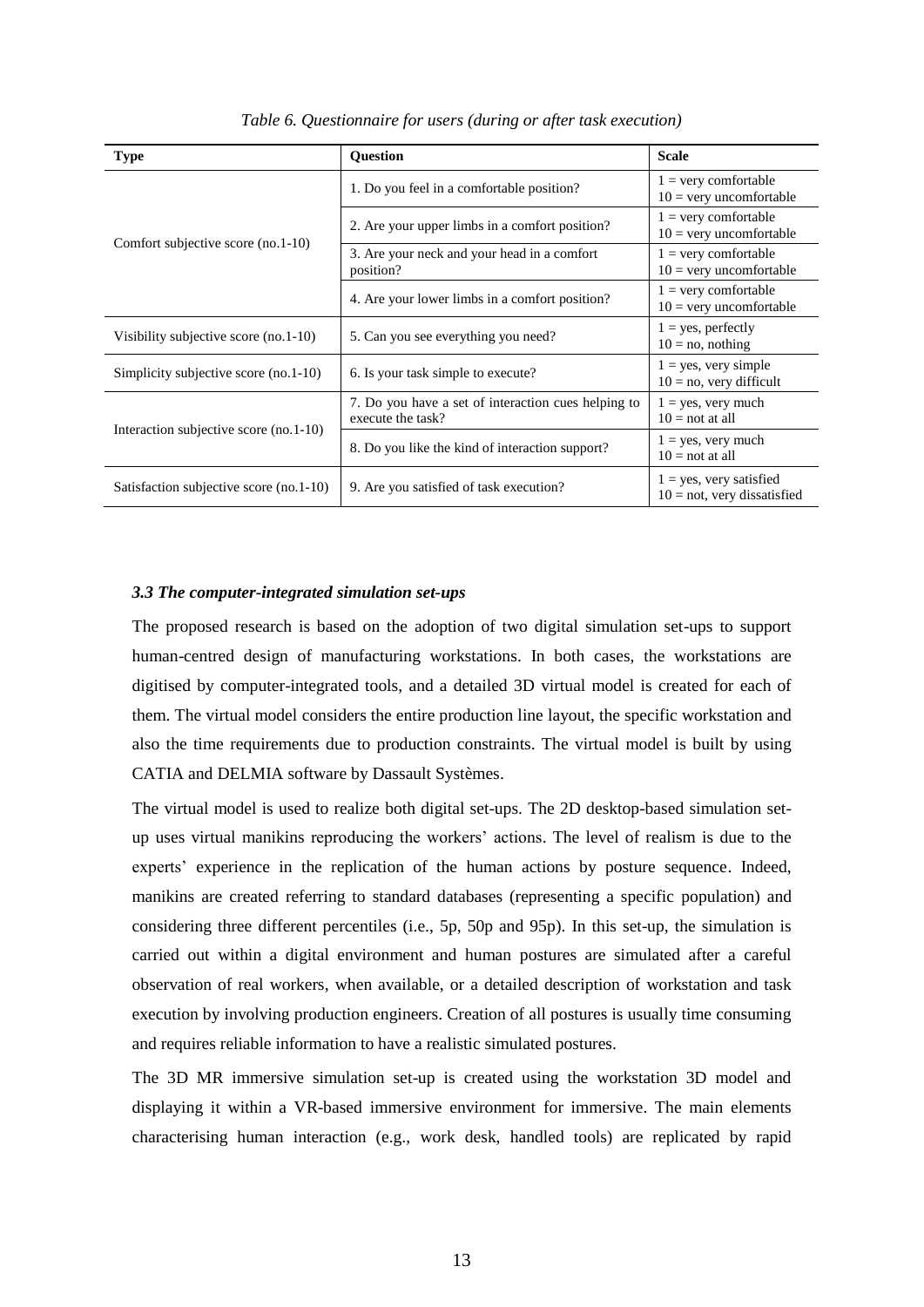prototyping using 3D printing and put into the scene. 3D active glasses allow superimposing the stereoscopic viewing with real objects. Within such environment, real users execute the required tasks and a full-body motion capture allows replicating their actions and moving them into a virtual manikin. The obtained manikin is now inserted into the virtual scene and used also for ergonomic assessment by DHM software. The specific set-up realized is based on a Steward large screen for rear projection (6x2 meters), two high-performance Barco Galaxy NW-7 projectors, active stereo glasses with active Volfoni Edge RF, a Vicon optical tracking system with eight Bonita cameras; a Denon AVR sound system with Dolby surround. The virtual model is built by using DELMIA software by Dassault Systèmes and the human manikins are rebuilt into the virtual scene by using RTI DELMIA plug-in by Haption. In the study passive markers are used for motion capture. A set of ad-hoc rigid bodies has been realized by 3D printing for a precise full-body motion capture. Figure 2 shows the mixed reality set-up realized for digital simulations. It presents the mixed reality environment, the motion capture layout by eight Vicon cameras, and the real user motion capture by rigid bodies equipped with passive markers. Figure 3 shows an example of simulation within the MR simulation set-up.

The main advantages of the MR simulation set-up are: the possibility to have a more realistic replication of the workers' action into the virtual scene, due to the motion capture; the higher level of immersion for the users; the higher simplicity for simulation creation; the lack of direct observation of workers at the shop floor or the involvement of production engineers to generate reliable simulations; the possibility to carry out interviews to users' during task execution within the simulation environment.

*Figure 2. The mixed reality simulation set-up for human-centred immersive simulation: the mixed reality environment (A), the motion capture layout (B), and the full-body motion capture of the real user (C)*

*Figure 3. Example of simulation within the mixed reality simulation set-up*

# **4. Industrial case study**

#### *4.1 Case study description*

The industrial case study has been developed in collaboration with Tenaris SA (http://www.tenaris.com), a leading global manufacturer of steel pipe products and related services for the world's energy industry and other industrial applications. The study focuses on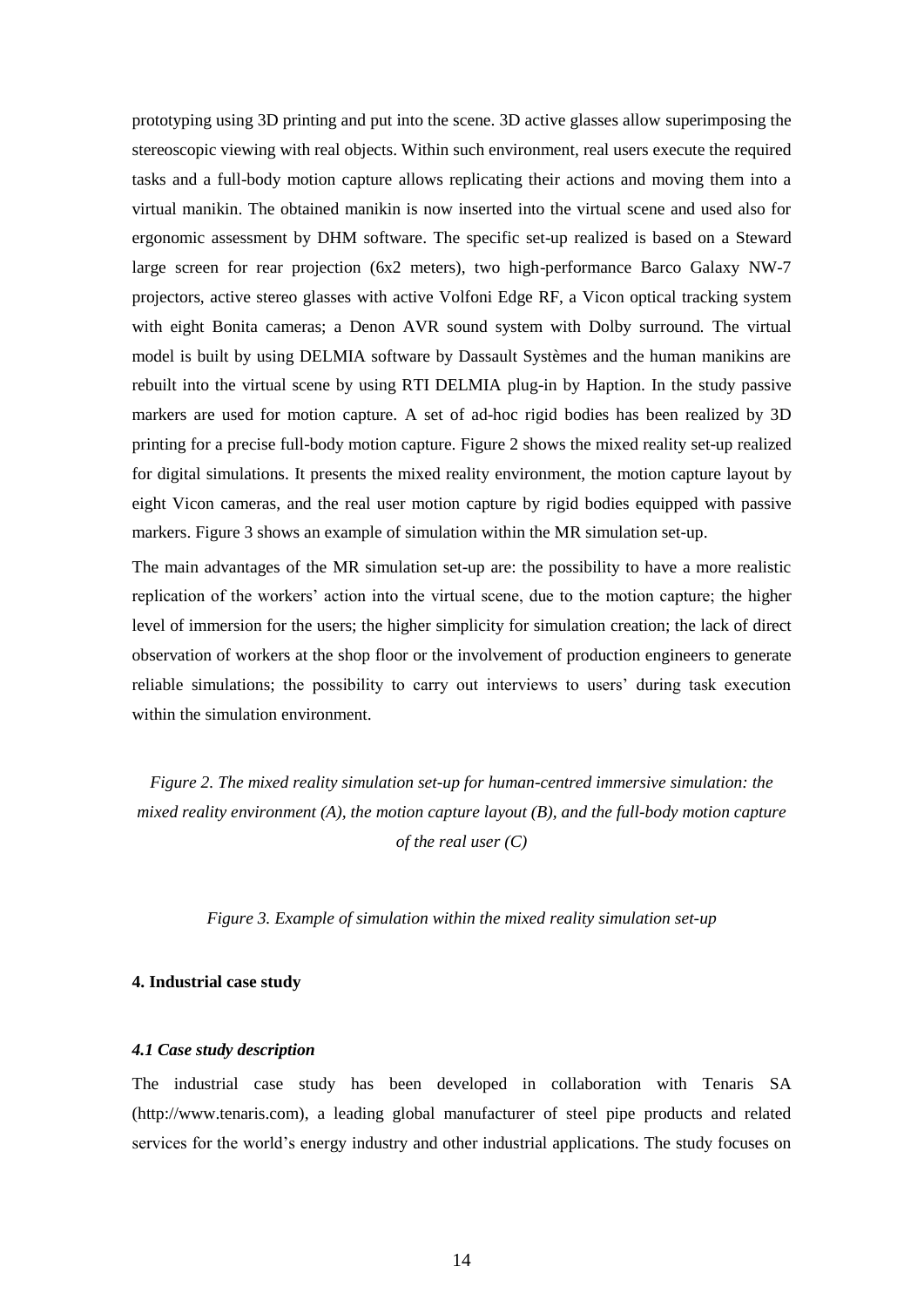the design optimization of the quality control workstation, dedicated to dimensional and visual control of OCTG pipes. The analysis started from the existing workplace in order to define redesign actions for future workstations. The defined protocol has been adopted to identify the main criticalities in terms of physical and cognitive workload and to support the definition of redesign guidelines. Such a workstation has been selected for this study due to its presence in all Tenaris production sites and the variety of the tasks executed. Indeed, during each single day tasks vary from cleaning the pipe surfaces with compressed air, to controlling the quality of pipe ovalization, until grinding internal and external surfaces. Pipes can also vary in diameters, and such variation greatly affects the workers position during task execution. Furthermore, workers can stand or seat down depending on the specific task.

Figure 4 shows the four tasks simulated during the case study for the selected workstation: pipe external and internal grinding, pipe internal cleaning, and pipe ovalization control. The external grinding consists of grinding the defects on the external surface of the pipe by using a grinder that is manually handled by the worker. The internal grinding consists of grinding the defects on the internal surface of the pipe; it is more complex since grinder is moved into the pipe by a carriage sliding on dedicated tracks. The internal cleaning eliminates the residual material after pipe manufacturing by compressed air. Two bars with the compressed air are used to treat all the pipe length. Finally, ovalization control is based on the control of the pipe eccentricity at the end of the production line by a hydraulic pump that is inserted into the pipe by the support of a sliding guide.

#### *Figure 4. Tasks simulated during the case study for the selected workstation*

#### *4.2 Task simulation*

Each task was simulated on different pipe diameters and with different design alternatives (e.g., height of the working plane, distance from the working plane). A preliminary site inspection allowed to collect the simulation data, observe the workers during task execution, describe the operative conditions to be reproduced, define the simulation parameters, and describe the workstation design features to be reproduced by virtual models. The specific actions and the parameters considered for each simulated task are described in Table 5. The four tasks were analysed by three different modalities: a) traditional ergonomics study by workers' observation and experts' heuristic evaluation by checklists, b) digitizing the workspace and adopting the desktop-based simulation set-up using virtual manikins, which postures were inferred from workers' video recording and interviews, and c) creating a mixed reality immersive set-up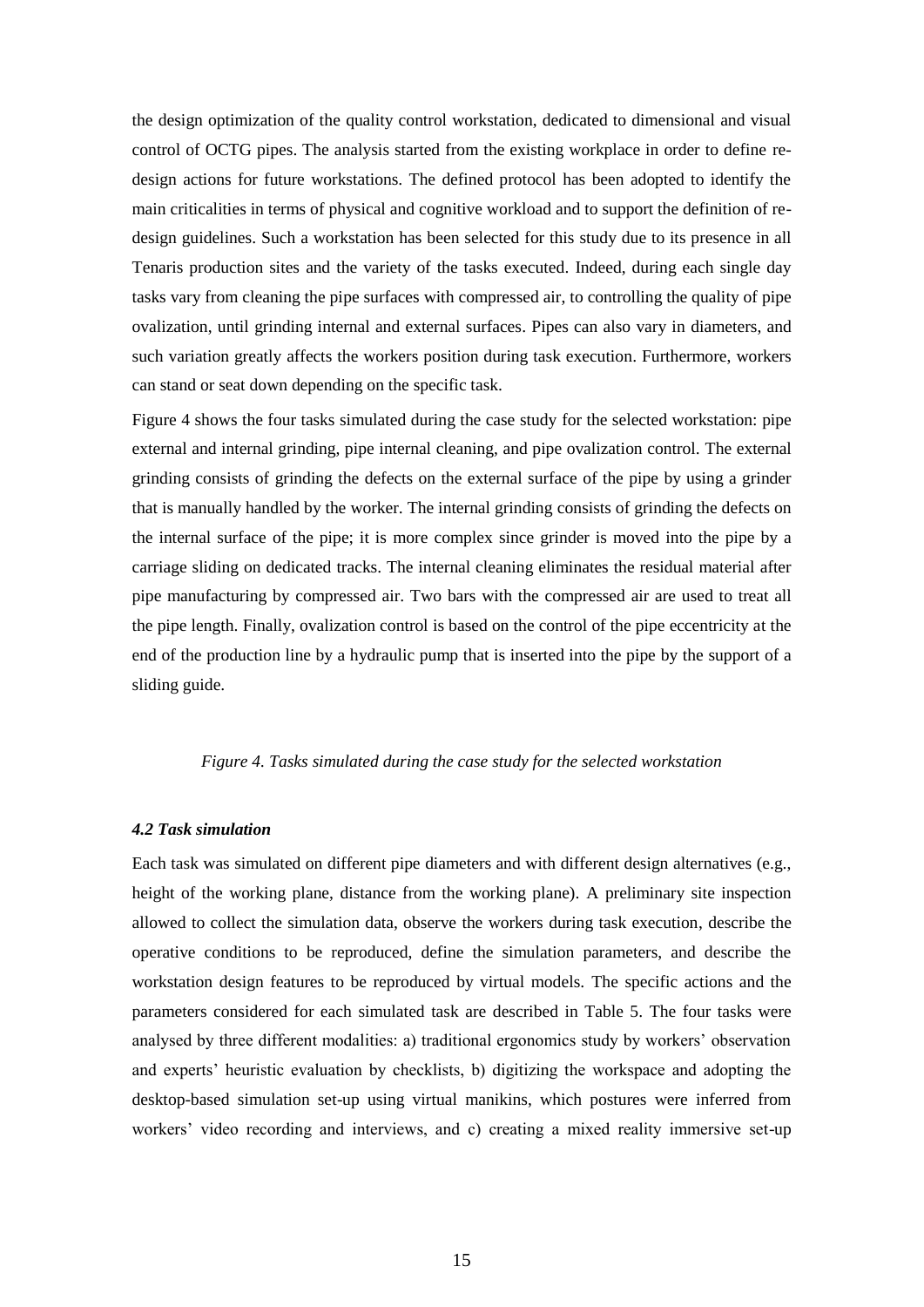where tasks were simulated by real users interacting with real and virtual objects, as described in section 3.3. In all cases, the proposed protocol was adopted for the human workload assessment.

| <b>Task</b>                  | <b>Activities</b>                                                                                                                                                                                             | Variable parameters                                                                                                                                                                                                    | <b>Fixed parameters</b>                                                                                                                             |
|------------------------------|---------------------------------------------------------------------------------------------------------------------------------------------------------------------------------------------------------------|------------------------------------------------------------------------------------------------------------------------------------------------------------------------------------------------------------------------|-----------------------------------------------------------------------------------------------------------------------------------------------------|
| 1. Pipe external<br>grinding | 1. Grinder grabbing<br>2. Grinder positioning on the<br>pipe<br>3. Manual grinding                                                                                                                            | 1. Pipe diameter D $(400 - 700)$<br>mm)<br>2. Working plane height H<br>$(400 - 800$ mm)                                                                                                                               | Grinder weight: 6,5<br>kg<br>Frequency: every 10<br>minutes approx.                                                                                 |
| 2. Pipe internal<br>grinding | 1. Grinder grabbing<br>2. Grinder positioning into the<br>pipe<br>3. Grinder hoking with the<br>carriage<br>4. Grinding by moving the<br>carriage<br>5. Grinder removing out of the<br>pipe                   | 1. Pipe diameter D $(400 - 700)$<br>mm)<br>2. Working plane height H<br>$(400 - 800$ mm)<br>3. Distances from the pipe L<br>$(800 - 1000$ mm)<br>4. Handle shape<br>5. Carriage support height C<br>$(1000 - 1400$ mm) | Grinder weight: 10 kg<br>Frequency: every 20<br>minutes approx.<br>Trail length                                                                     |
| 3. Pipe internal<br>cleaning | 1. Compressed air bar grabbing<br>(from the support)<br>2. Compressed air bar<br>positioning into the pipe<br>3. Second bar positioning into<br>the pipe<br>4. Cleaning along the pipe                        | 1. Pipe diameter D $(400 – 700)$<br>mm)<br>2. Working plane height H<br>$(400 - 800$ mm)<br>3. Bar height B (1000 - 1400)<br>mm)                                                                                       | First bar length: 6 m<br>Second bar length:<br>4.5 <sub>m</sub><br>Maximum pipe<br>length: $16 \text{ m}$<br>Frequency: every 15<br>minutes approx. |
| 4. Ovalization control       | 1. Pump grabbing (from the<br>ground)<br>2. Pump positioning into the<br>sliding guide<br>3. Grabbing the ovalization<br>control gauge (specific type)<br>4. Pump insertion into the pipe<br>by using the bar | 1. Pipe diameter D $(400 - 700)$<br>mm)<br>2. Working plane height H<br>$(400 - 800$ mm)<br>3. Bar length B $(1600 - 1800)$<br>mm)                                                                                     | Pump weight: 10 kg<br>Frequency: every 20<br>minutes approx.                                                                                        |

*Table 7. Task simulation for the case study*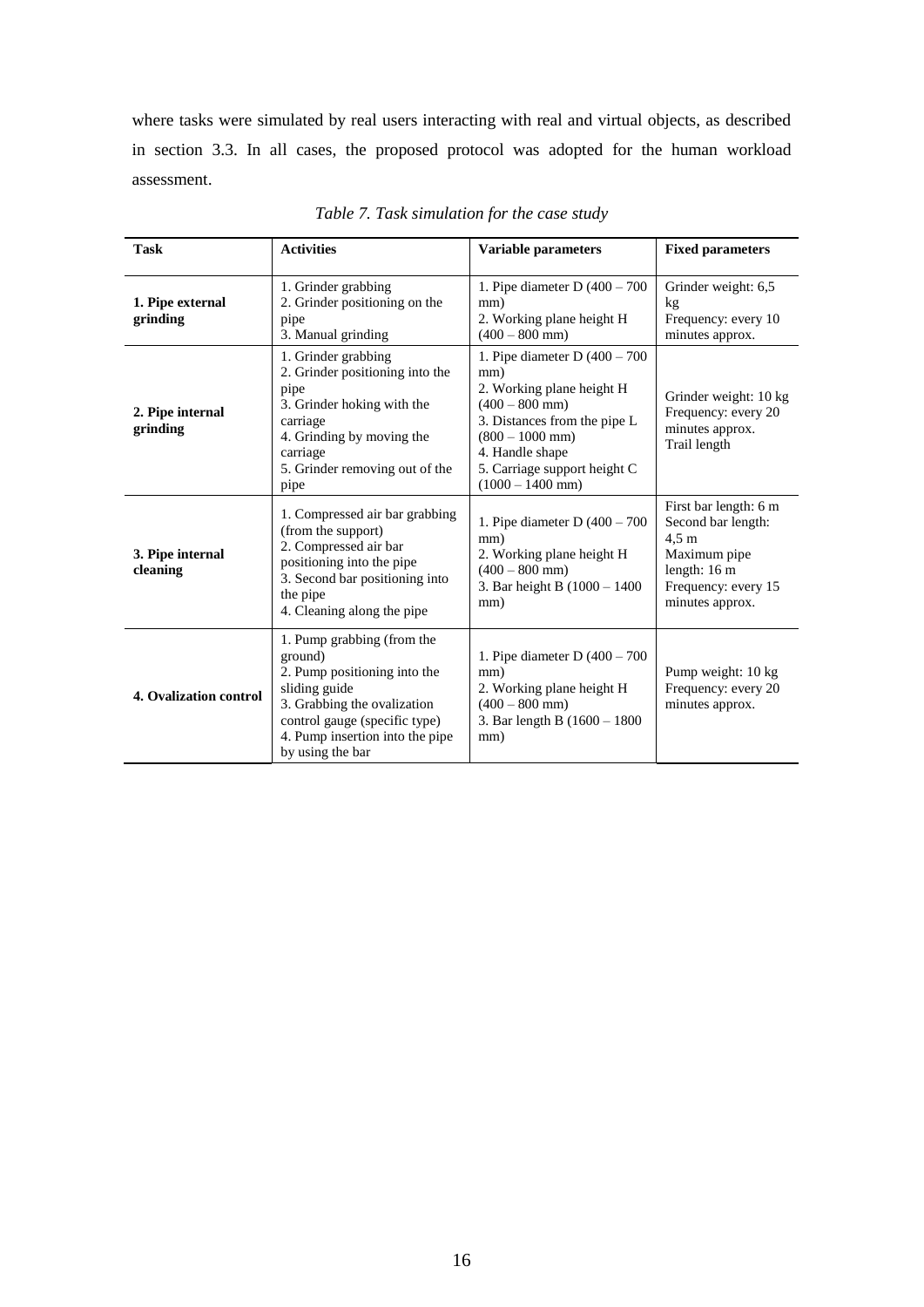The first simulation (desktop set-up) was carried out by virtualizing the workstation using CATIA and DELMIA tools, according to the simulation parameters. After that, the DHM module in DELMIA (i.e., DELMIA ERGONOMICS) allowed to create the virtual manikins to perform the ergonomic analysis. Two nationalities (i.e., French and German) and three percentiles (i.e., 5p, 50p and 95p) were considered for simulations. Each task was simulated by a sequence of move to postures (MTPs), made up of more than 20 positions for each tasks to have accurate results. Protocol analysis was carried out by directly using the DHM functions available in DELMIA (e.g., RULA analysis) and by inferring the necessary data by biomechanical analysis data and expert heuristic evaluation on the 3D model. Interviews were carried out by involving users watching the virtual simulation on a large screen desktop and asking the questions about the subjective matters of the protocol. For a more realistic experience, the digital simulation was displayed in the VR-based environment to have a 1:1 scale visualization and user navigation of the virtual environment. No interaction was provided during the simulation. Figure 5 shows an example of the simulation carried out within the desktop set-up for a specific posture of the external grinding.

# *Figure 5. Simulation of pipe external grinding in digital desktop-based set-up for a specific posture simulation (A), with the analysis of related reach envelope (B) and the head view (C)*

The second simulation (MR set-up) was carried out by using the 3D mixed reality immersive simulation set-up described in section 3.3. For each task, the activities were simulated by a real user properly trained by videos of workers in the real workstation. Users moved in the immersive virtual environment and interacted with real and virtual objects during the simulation. The handled devices were reproduced by real objects to create a real interaction feedback. Motion caption and object tracking allowed to virtualize the scene and to create a more reliable virtual simulation. The RTI DELMIA plug-in by HAPTION allowed to track the real object as well as the real user into the virtual scene and to exploit the DELMIA ERGONOMICS tools for same analysis. In this second case, interviews were carried out by involving real users during and after task execution, according to the defined protocol. Figure 6 shows an example of the simulation carried out in the mixed reality set-up for a specific posture of the external grinding.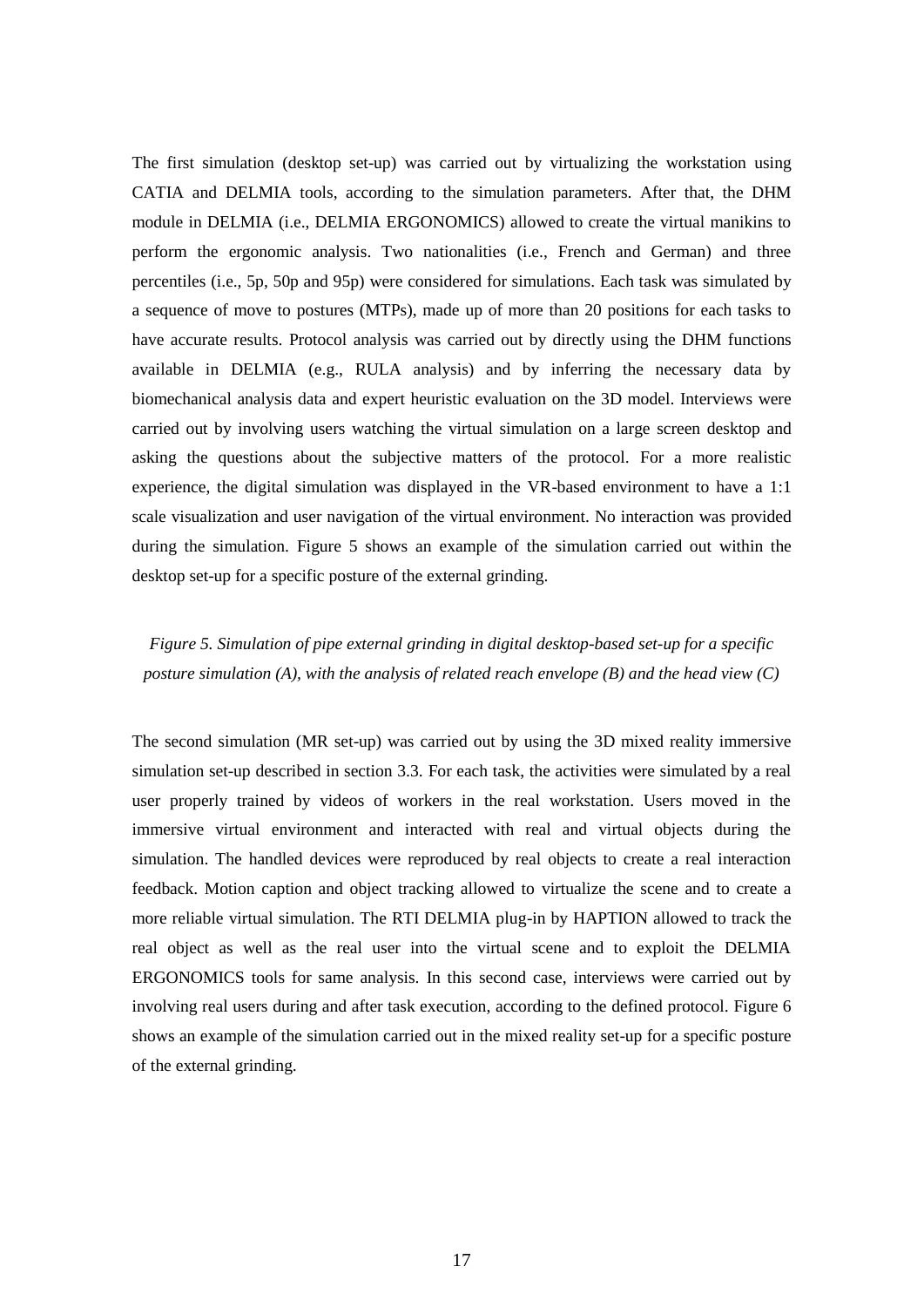*Figure 6. Simulation of pipe external grinding in immersive mixed reality set-up by involving a real user for two different postures: grinder grabbing (A) and grinding (B)*

In both cases, eight users and two experts were involved in the ergonomic assessment. Users were researchers and students observing video recordings of real operators involved in similar tasks on other plants and simulating their actions. Indeed, real operators cannot be involved due to geographical distance and privacy agreements with the company. Experts in human factors and ergonomics evaluated the results according to their experience and the users' feedback.

Both simulations were compared with traditional analysis. Two experts in human factors and ergonomics were involved. Workers were observed during task execution, video recorded and interviewed by experts. Body measures are taken from videos and direct observation; RULA analysis was carried out by RULA checklists, while visibility and accessibility were evaluated by heuristic evaluation. The main difficulties were related to the workers' availability, the intrusiveness of the video recorded especially due to environmental conditions (e.g., lighting, noises), the long monitoring period necessary to collect all the useful information to carry out a compressive analysis, and the huge quantity of information to be processed by experts.

#### *4.3 Results and discussion*

The application of the proposed protocol allowed carrying out a detailed analysis of the human workload on the workstation and easily and quickly comparing the results among the different set-ups. Indeed, each task was divided into more than 20 postures (move to postures, MTPs) and physical and cognitive workload was assessed by the protocol metrics. Table 8 shows task analysis for external grinding. All tasks were analysed in the same way. Only 5 MTPs are included for space limit. This simplification was necessary to have a list of "static pictures" (MTPs) where protocol metrics were measured for all set-ups as well as for traditional analysis based on real user observation. Figure 7 shows the comparison between the digital simulation set-ups and the real scene for external grinding. The same comparison was carried out for the other three tasks.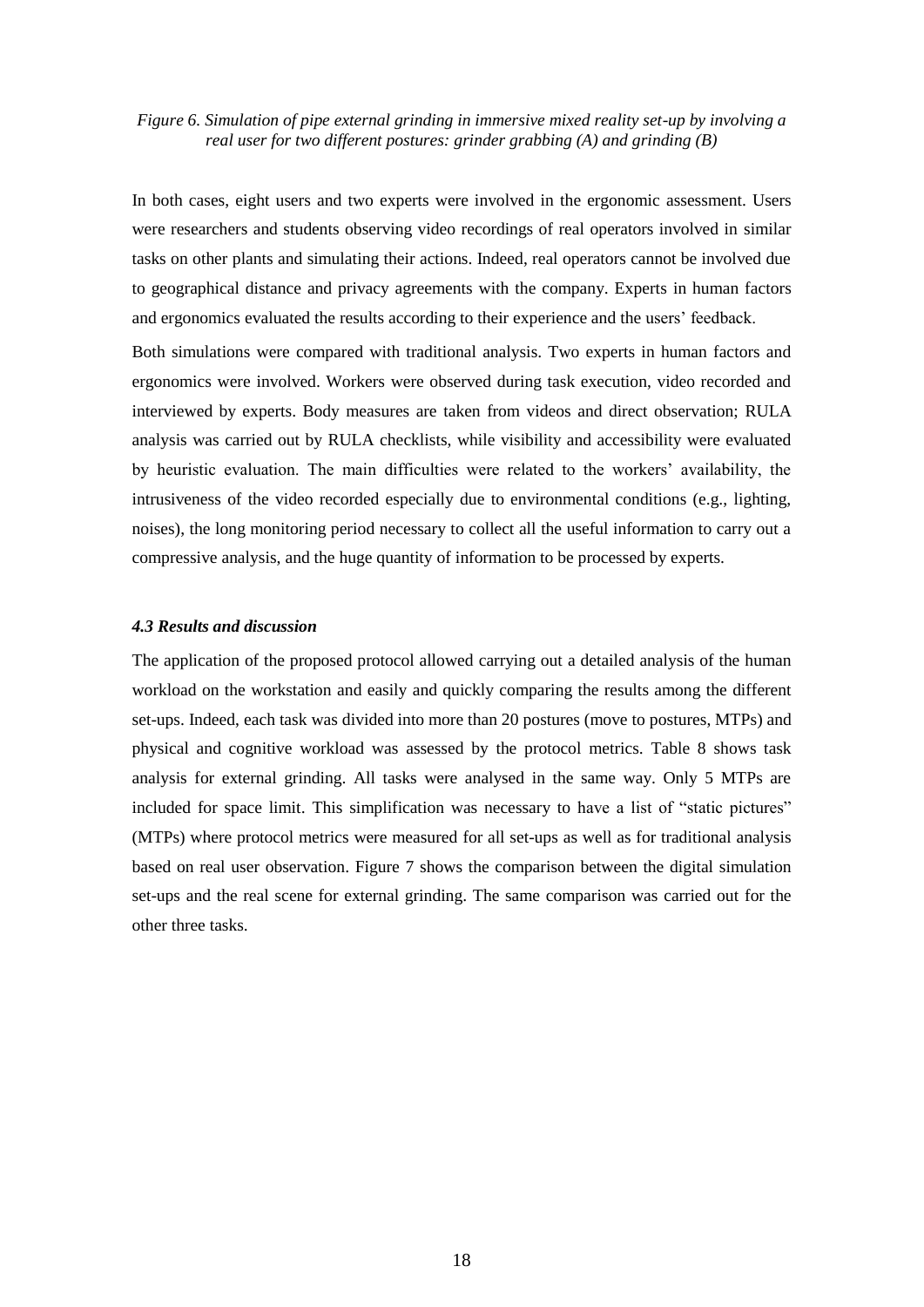| <b>Task analysis by Move</b><br><b>To Postures (MTPs)</b> | <b>Task description</b>                                            | <b>Digital representation</b> |
|-----------------------------------------------------------|--------------------------------------------------------------------|-------------------------------|
| <b>MTP 10</b>                                             | The worker grabs<br>the grinder from<br>the ground                 | tor <sub>=</sub>              |
| <b>MTP 20</b>                                             | The worker is<br>approaching to the<br>pipe                        |                               |
| MTP 30 / 40 / 50                                          | The worker is<br>grinding the<br>external pipe<br>surface $/1/2/3$ |                               |

*Table 8. Task analysis for external grinding*

*Figure 7. Comparison of the simulation set-ups with the real activity for external grinding*

The creation of the digital simulation set-ups well supported the analysis of the impact of design features as well as workers' features (e.g. nationality, percentile) on the human performance. Indeed, the virtual scene can be easily changed and the human workload assessed case by case. For this purpose, the protocol well supported the analysis of design alternatives for both physical and cognitive aspects and the definition of the main workstation criticalities to drive its optimization.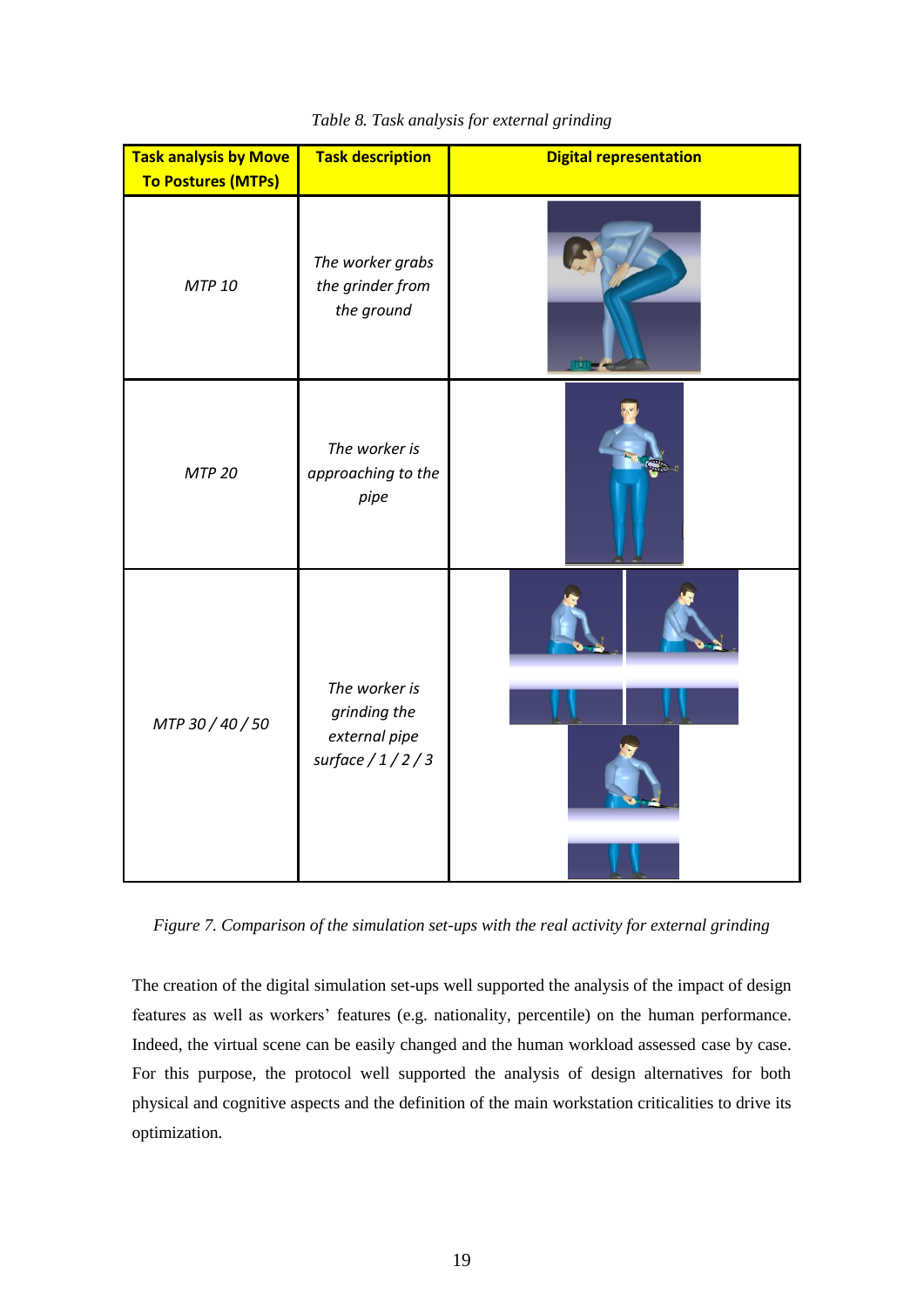For instance, for the analysed workstation, the worst conditions were found with the shortest height of the working plane and for the tallest users, in terms of nationality (i.e., German) and percentile (95p), especially for external grinding and internal grinding tasks. In these conditions, the dis-ergonomic activities are related to grasping / posing objects from / to the ground and for prolonged activities carried out with flexed trunk and extended arms, which causes a high compression force on the back. Similarly, the worst conditions were found also for ovalization control and internal pipe cleaning. The easy way to have digital simulation is by the desktop setup. Figure 8 summarises the average results obtained for the different conditions under investigation, for the four tasks considered in the case study. Values exceeding the recommended values are marked in red. Figure 9 presents detailed results for one of the worst cases, for external grinding, according to the affecting parameters. Desktop set-up was useful to assess physical workload, even if cognitive workload cannot be assessed. Indeed, sample users' weren't able to express a reliable judgement for the cognitive metrics due to the lack in direct interaction and feedback during task execution.

# *Figure 8. Simulation results in desktop set-ups for the four tasks analysed (average results)*

#### *Figure 9. Experimental detailed results on desktop set-up for external grinding*

The same procedure was used to analyse the four tasks also in the mixed reality (MR) set-up and results were compared with data based on real observation. For each metric, data were collected on all samples users according to the protocol analysis as for desktop set-up. In the MR set-up, users were directly involved in task execution tanks to the interaction with physical and virtual objects, and both physical and cognitive assessments were carried out. Figure 10 shows average data collected for the two digital simulation set-ups in the case of external grinding and compares them with data from traditional analysis carried out on real scenes. Only several MTPs are included due to space limits. The table shows the average results for the protocol metrics for two different simulation set-ups (i.e., desktop and MR) and compares them with results collected from traditional analysis carried out on real users observation. Values exceeding the recommended values are marked in red. Figure 11 and Figure 12 compare the results obtained for the task postures (i.e., MTPs) by graphs for RULA and L4-L5 compression force. In the desktop set-up, data were calculated on virtual manikins by DELMIA ERGONOMICS tools. In the MR set-up as well as in traditional assessment, RULA checklist and L4-L5 equations were adopted on the real human data. They differ for the different data source: in the MR set-up data were retrieved by virtualized human manikins after motion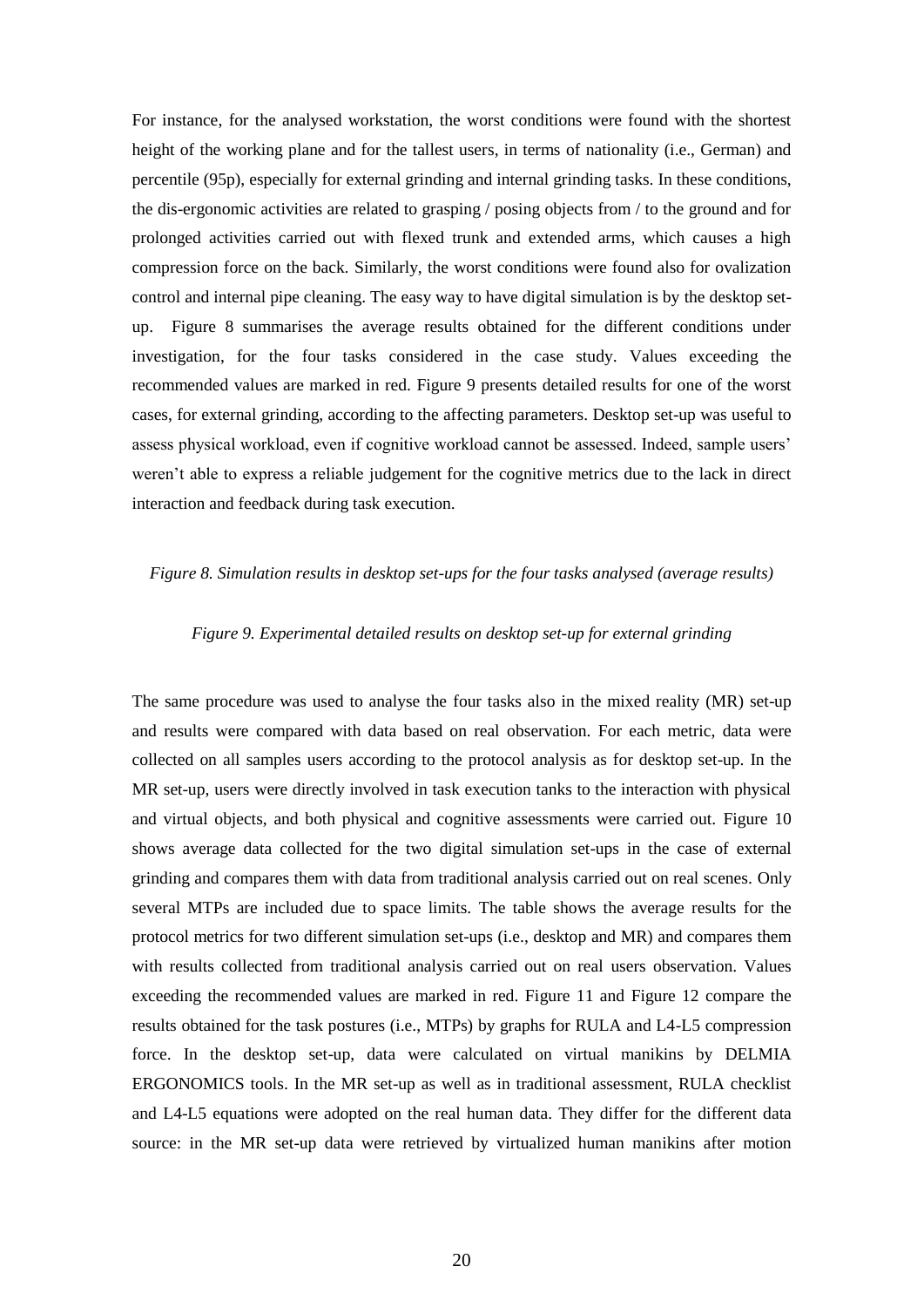capture, while traditional assessment considered human data by users' observation. Similar comparisons were carried out for all tasks and all critical postures and design parameters' combinations.

#### *Figure 10. Experimental results comparison for external grinding*

*Figure 11. Comparison of the RULA assessment for external grinding in the different set-ups*

# *Figure 12. Comparison of the physical stress assessment for external grinding in the different set-ups*

As a result, the main criticalities for each specific task were defined. In particular, experimental results allowed pointing out some interesting findings about simulation effort and accuracy. Firstly, the desktop-based simulation was the simplest one in terms of equipment and users' involved. The analysis was carried out completely in a virtual environment; only a preliminary inspection analysis was necessary to collect all the information to create a reliable simulation set-up. However, the preparation phase involving experts to create the sequence of actions on virtual manikins was time consuming and strongly depends on the experts' subjective analysis of the human postures. Moreover, it could not support interaction and satisfaction analysis. Diversely, the MR set-up supported both physical and cognitive analyses and results were closer to real results on average. It demonstrated that such an environment could well support early assessment during the design stages providing a more accurate response with respect to the desktop set-up. The improved quality of the assessment was due to the direct users' involvements and the motion capture, which allows respectively to collect also subjective responses and to apply physical evaluation on real-based human manikins, not on standardized manikins. Of course, the MR set-up required more expensive hardware and software equipment. Experimentation finally revealed that the combined used of a DHM tool and a virtual environment with the creation of a MR set-up can successfully predict the most critical features of the workstation and support the ergonomic design in a more efficient and proactive way than traditional methods. Moreover, the study demonstrated the importance of combining a structured protocol analysis with experimental tests to evaluate the overall quality of the humansystem interaction.

Finally, the analysis of the simulation results in the MR set-up allowed defining some design improvements in order to benefits physical and cognitive ergonomics, in particular:

• in order to limit the physical stress during grinding operations in standing positions (which especially affect back, neck, wrist and arms) on different pipe diameters, the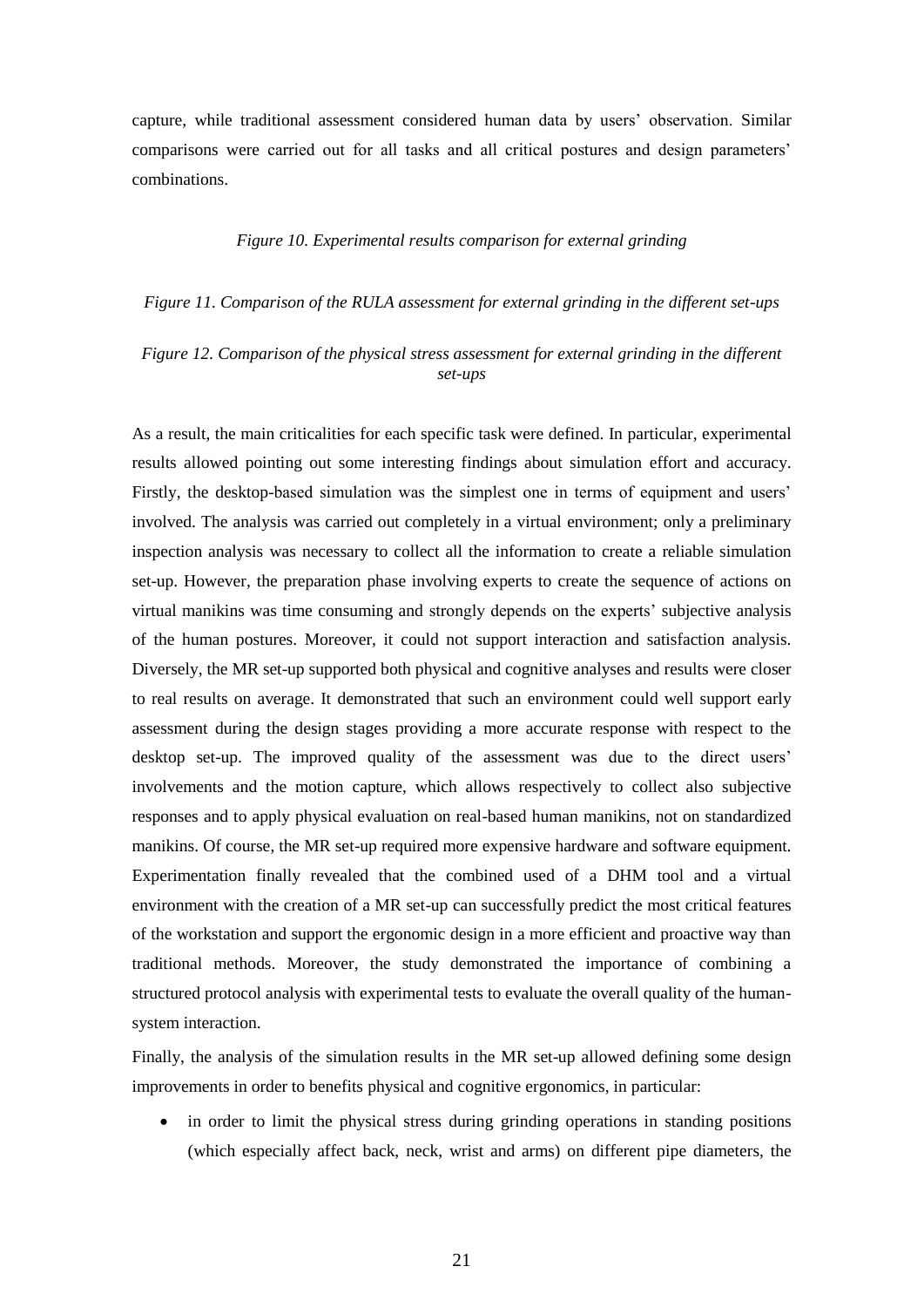workstation was equipped with a mobile platform to be positioned in the more comfortable position. Indeed, also seating is not proved to be a good way;

- a supporting arm was introduced for internal cleaning and ovalization control, to support the workers' to carry the long bars;
- the workstation design was optimized in some features to improve the visibility during task execution;
- in order to reduce the cognitive workload for the most complex tasks, a summary lists of the operations to be executed could be provided also by mobile interfaces like smartphones and tablets to support the operator to remember the right sequence of actions. Also video and other multimedia material could be provided;
- the satisfaction was proved to be directly connected to the physical and mental workload, so that results demonstrated how reducing both physical and cognitive stress is important to make operators work comfortably and satisfied.

The study had a great industrial impact, since the company could easily identify the main design criticalities of the actual workstation as well as tasks and had a valid support to design the new workstation for its new plants by using virtual prototyping and digital models. The adopted procedure represented a new practice for the company: usually, ergonomics is analysed on real workstations after their creation and only corrective actions are taken.

Obviously, the proposed approach implies also a certain effort for implementation. In particular, the workplaces under assessment have to be digitised and virtualized and a proper testing environment created by involving real users. The experimental study highlighted also the main applicability features of the two proposed set-up in terms of cost, development efforts and effectiveness:

- the desktop-based set-up allows to create a simpler simulation in a quick and easy way and to obtain a useful digital representation by using standard virtual manikins. The simulation is effective to study the workspace layout, define the workers' tasks sequence and provide a general overview of the physical ergonomic performance. Costs and efforts are limited: the main costs are due to the software and the modelling efforts, that can be estimated in few days, depending on the complexity of the workspace to be modelled;

- the MR-based set-up provides a more interactive simulation and offers the possibility to create an hybrid environment by combining virtual and real objects. In this case, real users can be involved, physical ergonomic performances are more accurate and specifically referred to the sample users, and also interaction and cognitive aspects can be evaluated. However, such a simulation requires a higher implementation effort due to a more complex the technological set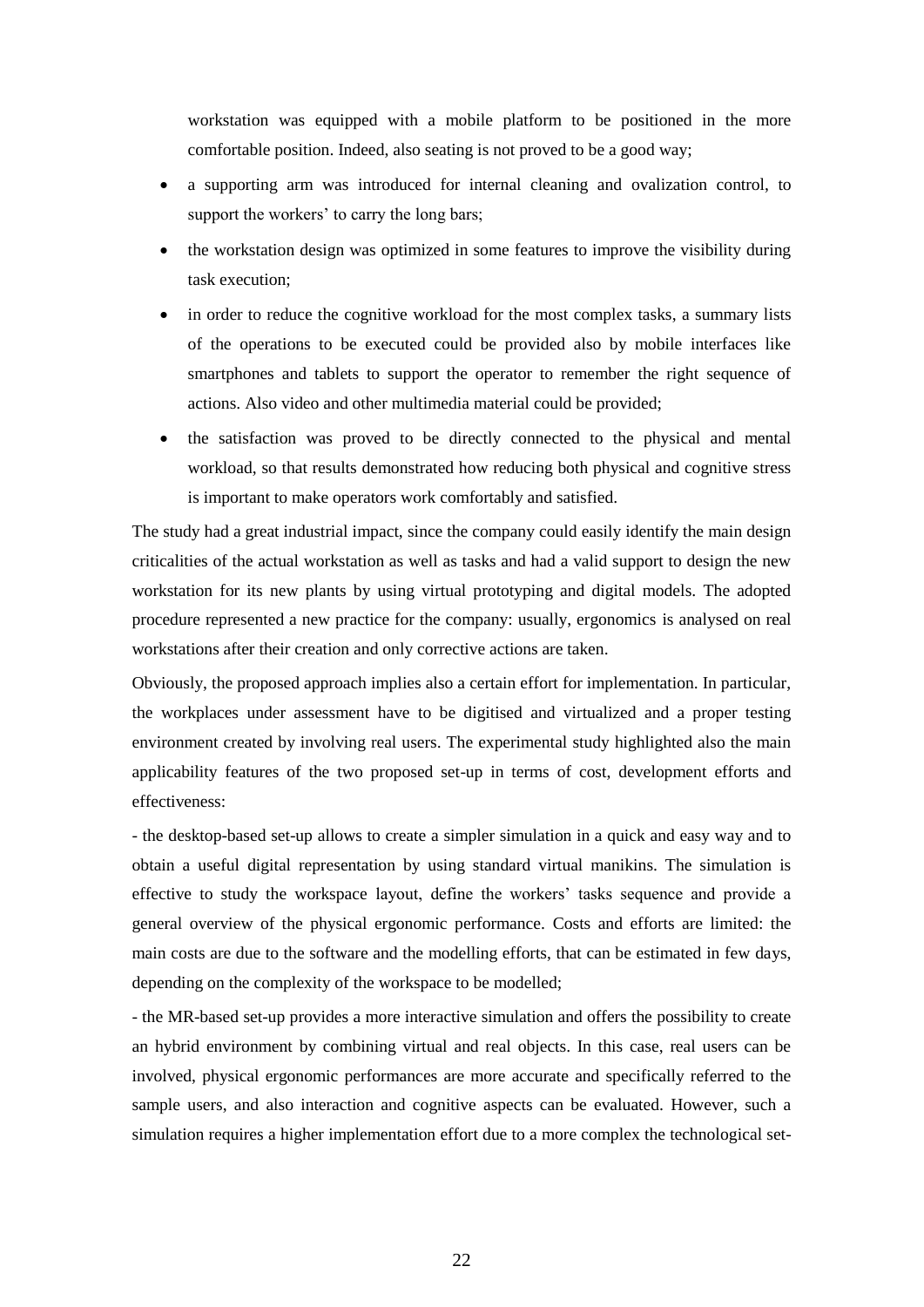up, but it offers more detailed results. Costs are related to motion capture system, digital manufacturing software and the creation of the VR immersive environment. Efforts are related to calibration, modelling, and interfacing between the motion capture systems and the VR environment. Preparation efforts can be estimated in 2-3 weeks depending on the complexity of the workspace to be simulated and tested.

Finally, such an approach can be implemented in different industrial sectors, from energy and gas industry, to automotive or aerospace, until agriculture or machine building for numerous sectors (e.g., packaging, mechanics, food, tissue). It should be considered that the implementation of the proposed approach is easier in those companies where a virtual engineering division already exists, due to the availability of people with the right competences. Usually such companies are middle or large sized. Introduction in small companies is more difficult due to the initial implementation costs and the need of people with the right skills.

# **5. Conclusions**

The paper presents and compares two computer-integrated set-ups to support the design of manufacturing systems with a different level of complexity and interaction provided, based on digital manufacturing. In particular, the research investigates a 2D desktop set-up and a 3D immersive mixed reality set-up, based on digital manufacturing simulation and motion capture, that realizes interaction with both virtual and real objects. An ergonomic analysis on digital workstations was carried out on different tasks by a dedicated protocol, which allows assessing physical and cognitive workload and easily comparing different set-ups. Such a protocol allowed to perform an ergonomic assessment of human tasks and to compare the different digital simulation set-ups with the traditional approach, based on real users' observation. An industrial case study focusing on design optimization of a manufacturing workstation for energy industry is used to test the set-up effectiveness to support re-design actions and to valuably compare the thee digital set-ups with the traditional practices. Workers' tasks and positions as well as their cognitive reactions during task execution were simulated and analysed thanks to the involvement of experts in ergonomics and human factors and workers from the company. Experimental results demonstrated how a mixed reality set-up could improve the ergonomic assessment quality on digital models and limited the simulation efforts with respect to desktop simulations, to achieve results close to traditional assessment on real works. Such a set-up also allowed to define a set of preventive actions from the design process and to validate different alternatives by considering the impact of the design parameters (i.e., dimensional data) and workers' anthropometrical features. In particular, the use of a 3D virtual immersive environment allowed users visualizing the workstation in a 1:1 scale and reproducing real actions on mixed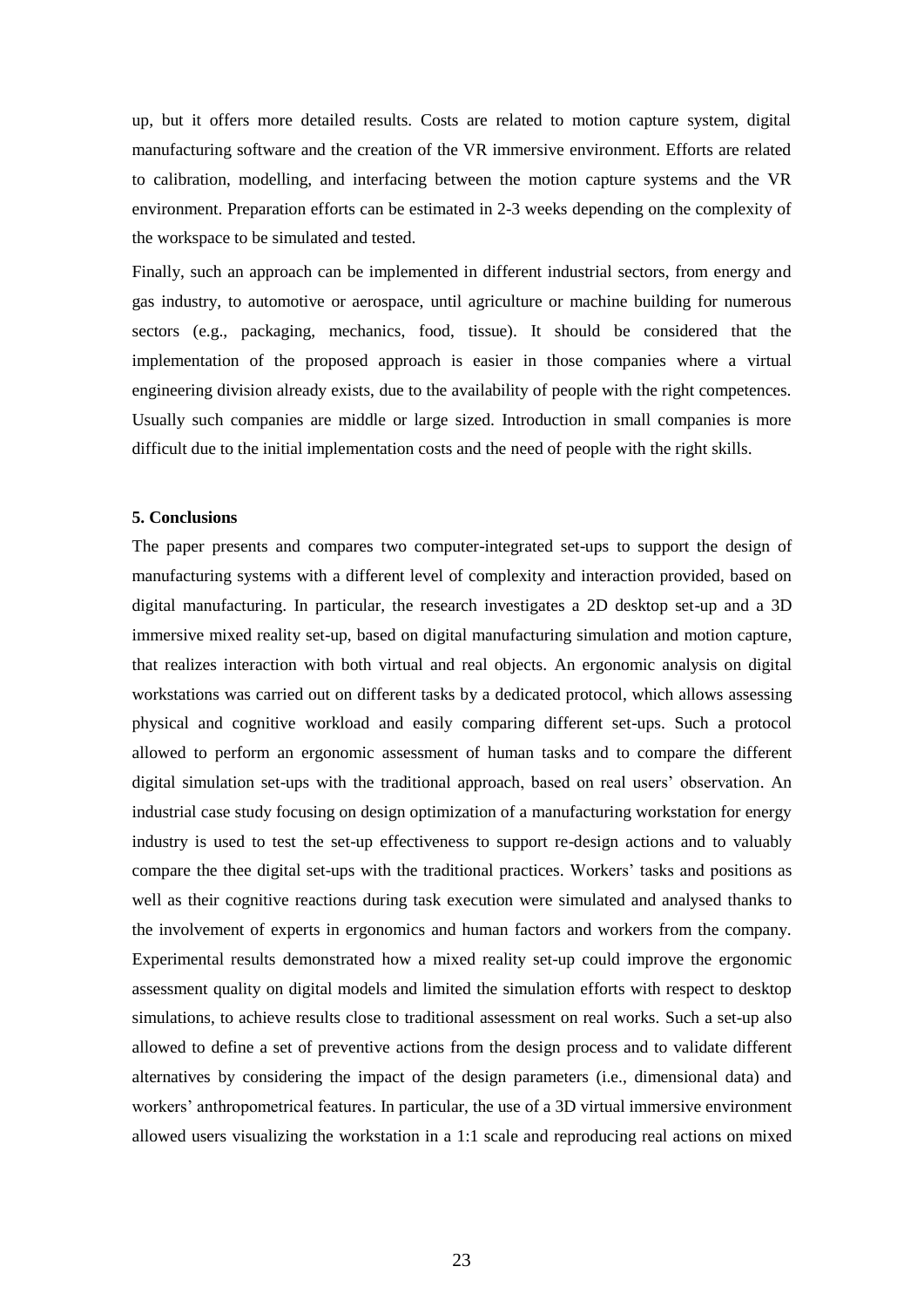environment, adding cognitive analysis. This fact allowed better detecting problems and finding out solutions from the early design stages. The study finally discussed the limitations and benefits of the different simulation set-ups and demonstrated the importance of combining a structured protocol analysis with tests on virtual workstations, where both physical and cognitive performances can be assessed to measure the human-system interaction.

Future works will be focused on the improvement of the MR set-up with the analysis of the workers' feedback by biometrical parameter's monitoring (e.g., hearth rate, electroencephalography, eye tracking) in order to support the analysis of both psychical and cognitive stress, and to enhance the simulation by haptic devices, to add realism to the virtual simulation and reduce the real objected used in the MR set-up, reducing preparation time and cost.

## **References**

- Adler, P.S., Goldoftas, B. and Levine, D.I.: "Ergonomics, employee involvement, and the Toyota production system: A case study of Nummi's 1993 model introduction", Industrial & Labor Relations Review, Vol. 50 (3), 1997, pp. 416-437.
- Berg, L.P. and Vance, J.M.: "Industry use of virtual reality in product design and manufacturing: a survey", Virtual Reality, Vol. 21 (1), 2017, pp-1-17.
- Broberg, O., Fallentin, N., Hasle, P., Jensen, P.L., Kabel, A., Larsen, M.E. and Weller, T.: Human Factors In Organizational Design And Management, IEA Press, Santa Monica CA, USA, 2014.
- Buckle, P. and J. Devereux: "Work Related Neck and Upper Limb Musculoskeletal Disorders", European Agency for Safety and Health at Work, Luxembourg, 1999, pp. 7-8.
- Chaffin, D.B.: "Human motion simulation for vehicle and workplace design", Human Factors and Ergonomics in Manufacturing, Vol.17, No.5, 2017, pp. 475-484.
- Chen, J., Mitrouchev, P., Coquillart, S. and Quaine, F.: "Disassembly task evaluation by muscle fatigue estimation in a virtual reality environment", Int. J. Adv. Manuf. Technol., Vol. 88 (2017) pp. 1523–1533.
- Demirel, H.O. and Duffy, V.G.: "Applications of digital human modeling in industry", V.G. Duffy (Ed.) Digital human modeling, HCII 2007, LNCS 4561, Berlin, Heidelberg, Springer, 2007, pp. 824- 832.
- Dempsey, P.G.: "Usability of the revised NIOSH lifting equation", Ergonomics, Vol. 45 (12), 2002, pp. 817-828.
- Dos Santos, Z.G., Vieria, L. and Albinotti, G.: "Lean Manufacturing and ergonomic working conditions in the automotive industry", Procedia Manufacturing, Vol. 3, 2015, pp. 5947 – 5954.
- Dul, J. and Neumann, P.: "Ergonomics contributions to company strategies", Applied Ergonomics, Vol.40, 2009, pp. 745-752.
- Enomoto, A., Yamamoto, N. and Suzuki, T.: "Automatic estimation of the ergonomics parameters of assembly operations," CIRP Ann. - Manuf. Technol., vol. 62 (1), 2013, pp.13-16.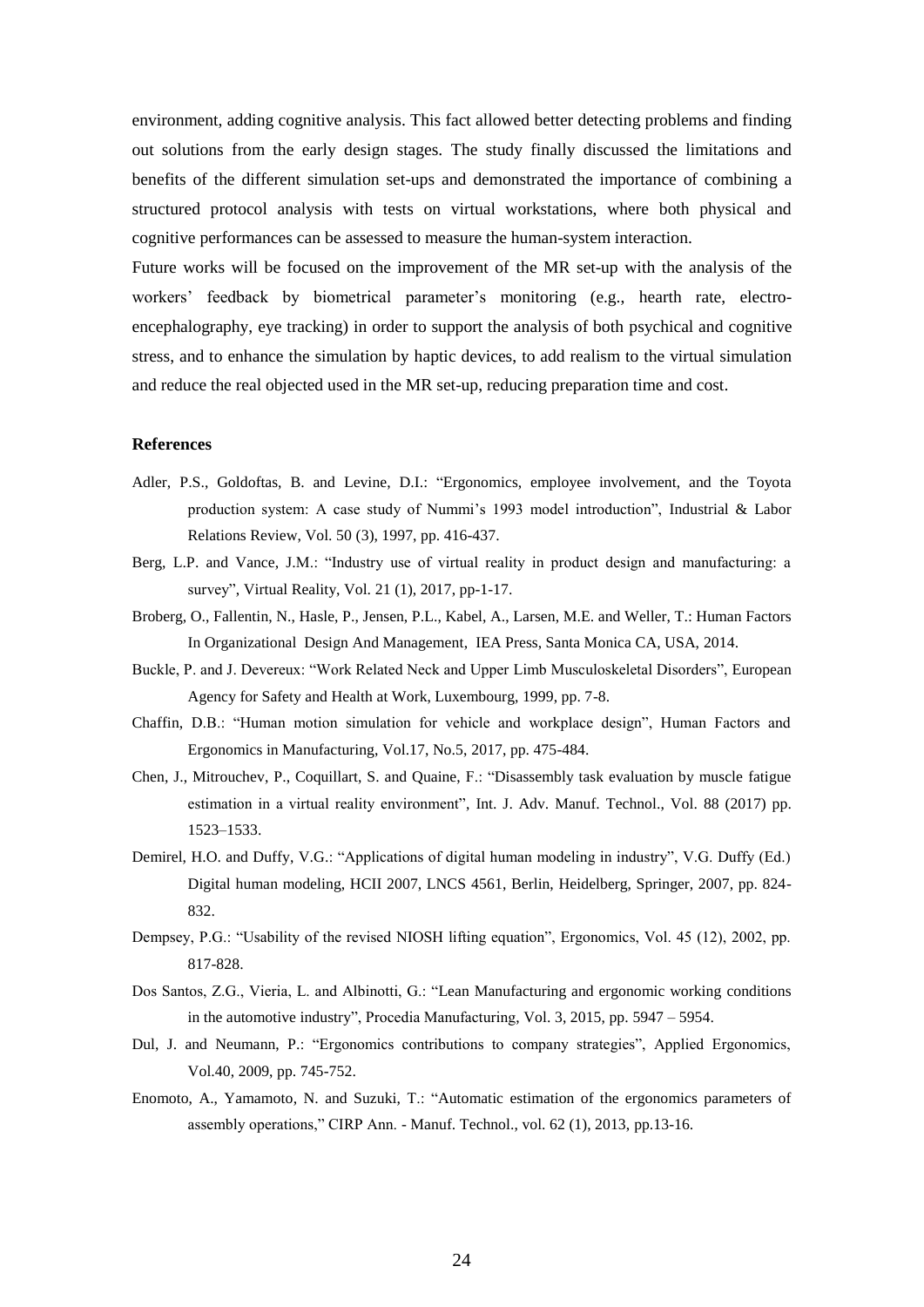- Gavish, N., Gutiérrez, T., Webel, S., Rodríguez, J., Peveri, M., Bockholt, U. and Tecchia ,F.: "Evaluating Virtual Reality and Augmented Reality Training for Industrial Maintenance and Assembly Tasks", Interact. Learn. Environ. Vol .23 (6) (2015) pp. 778-798.
- Gonzalez-Badillo, G., Medellin-Castillo, H. and Lim, T.: "The development of a physics and constraintbased haptic virtual assembly system", Assem Autom, Vol. 34 (2014) pp. 41-55.
- Grajewski, D., Górski, F., Zawadzki, P. and Hamrol, A.: "Application of Virtual Reality Techniques in Design of Ergonomic Manufacturing Workplaces", Procedia Comput. Sci., Vol. 25 (2013) pp. 289-301.
- Hendrick, H.W.: "Applying ergonomics to systems: some documented "lessons learned"", Applied Ergonomics, Vol.39, 2008, pp. 418-426.
- Hignett, S. and McAtamney, L.: "Rapid entire body assessment (REBA)", Applied Ergonomics, Vol. 31 (2), 2000, pp. 201-205.
- Hu, B., L. Ma, W. Zhang, G. Salvendy, D. Chablat, F. Bennis: "Predicting real-world ergonomic measurements by simulation in a virtual environment", International Journal of Industrial Ergonomics, Vol.41, 2011, pp.64-71.
- Hwang, S.L., Yau, Y.J., Lin, Y.T., Chen, J.H., Huang, T.H., Yenn, T.C. and Hsu, C.C.: "Predicting work performance in nuclear power plants", Safety Science, Vol. 46, 2008, pp. 1115-1124.
- Kalviainen, M.: "Product design for consumers taste", Green W.S. and Jordan P.W. (Eds) Pleasure with products: beyond usability, Taylor & Francis, London, 2002, pp. 77-96.
- Karhu, O., Harkonen, R., Sorvali, P. and Vepsalainen, P.: "Observing working posture in industry: Examples of OWAS application", Applied Ergonomics, Vol. 12, 1981, pp. 13-17.
- Kim, K.H., Martin, B.J., Chaffin, D.B.: "Modelling of shoulder and torso perception of effort in manual transfer tasks, Ergonomics, Vol. 47 (9), 2014, pp. 927-944.
- ISO 9241-210, Ergonomics of human system interaction Part 210: Human-centered design for interactive systems, International Organization for Standardization (ISO), 2009.
- Lawson, G., Salanitri, D. and Waterfield, B.: "Future directions for the development of virtual reality within an automotive manufacturer", Appl. Ergon. Vol. 53 (part B), 2016, pp. 323-330.
- Li, G. and Buckle, P.: "Current techniques for assessing physical exposure to work- related musculoskeletal risks, with emphasis on posture-based methods", Ergonomics, Vol.42 (5), 1999, pp. 674-695.
- Lin, C.L., Wang, M.J.J., Drury, C.G., Chen, Y.S.: "Evaluation of perceived discomfort in repetitive arm reaching and holding tasks", International Journal of Industrial Ergonomics, Vol. 40 (1), 2010, pp. 90-96.
- Marzano A., Friel I., Erkoyuncu J.A. and Court S.: "Design of a virtual reality framework for maintainability and assemblability test of complex systems", Procedia CIRP, Vol. 37 (2015), pp. 242-247.
- Maudgalya, T., Genaidy, A. and Shell, R.: "Productivity-quality-cost-safety: a sustained approach to competitive advantage e a systematic review of the National Safety Council's case studies in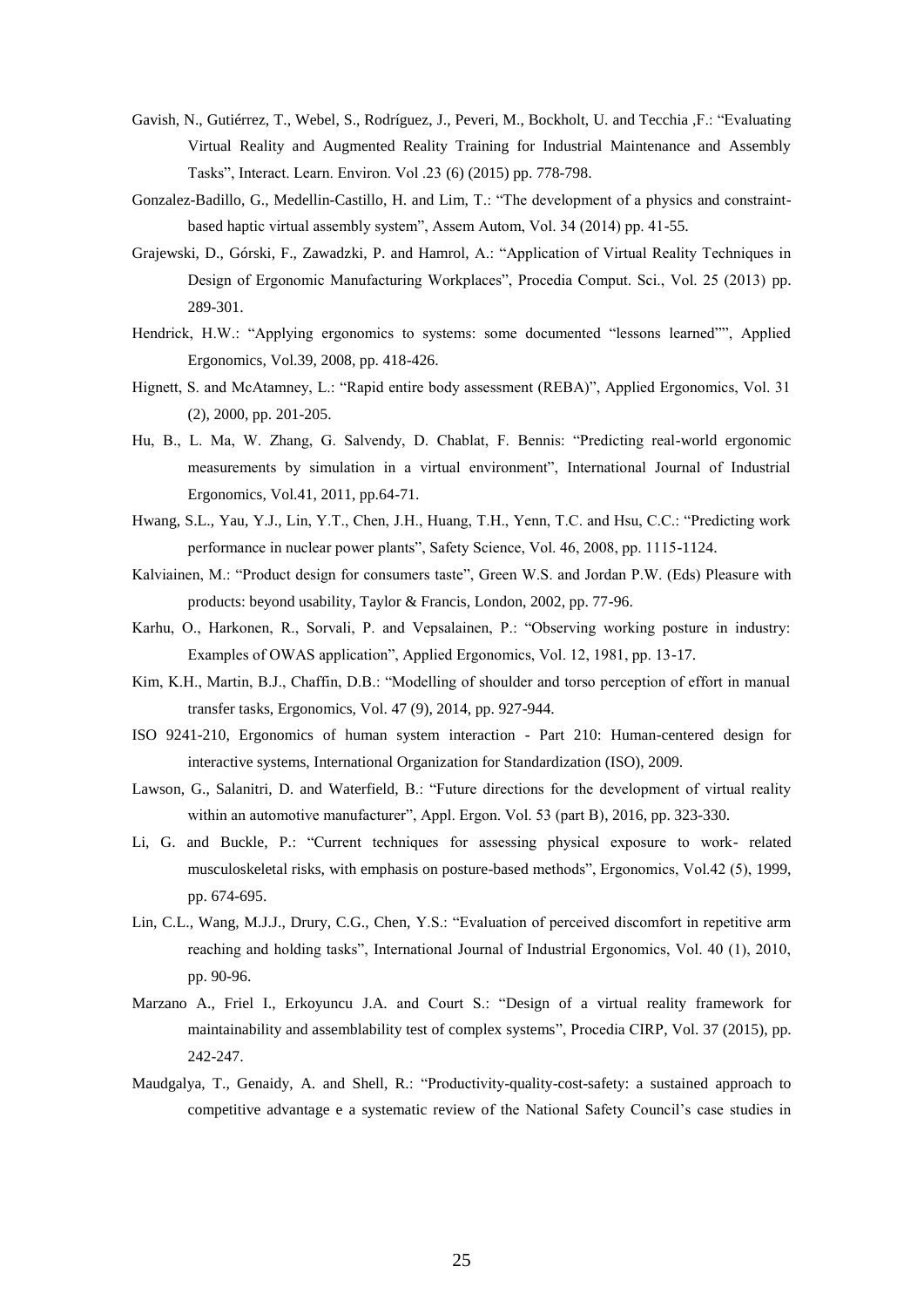safety and productivity", Human Factors and Ergonomics in Manufacturing, Vol.18 (2), 2008, pp. 152-179.

- McAtamney, L. and Corlett, E.N.: "RULA: a survey method for the investigation of work-related upper limb disorders", Applied Ergonomics, Vol. 24 (2), 1993, pp. 91-99.
- Mengoni, M., M. Peruzzini, F. Mandorli, M. Bordegoni, G. Caruso: "Performing ergonomic analysis in virtual environments: a structured protocol to assess humans interaction", Proc. 28th ASME IDETC/CIE International Design Engineering Technical Conferences and Computers and Information in Engineering Conference, Part A&B, Vol.3, 2008, pp. 1461-1472.
- Norman, D.A.: The Design of Everyday Things, New York, Doubleday, 2008.
- Nunes, I.L.: "FAST ERGO $X a$  tool for ergonomic auditing and work-related musculoskeletal disorders prevention", WORK: A Journal of Prevention, Assessment, & Rehabilitation, Vol. 34 (2), 2009, pp. 133-148.
- Nunes, I.L., and McCauley Bush, P: "Work-Related Musculoskeletal Disorders Assessment and Prevention", Ergonomics – A Systems Approach,.Nunes I.L. Ed., CC BY.
- Nunes, I.L.: "Integration of Ergonomics and Lean Six Sigma: A model proposal", Procedia Manufacturing, Vol 3, 2015, pp. 890 – 897.
- NRCIM, National Research Council and Institute of Medicine: "Musculoskeletal Disorders and the Workplaced Low Back and Upper Extremities", National Research Council and Institute of Medicine, Washington, 2001.
- Occhipinti, E. and Colombini, D.: "A toolkit for the analysis of biomechanical overload and prevention of WSMDs: Criteria, procedures and tool selection in a step-by-step approach", Ind. J Industrial Ergonomics, Vol.52, 2016, pp.18-28.
- Perry, C.M., Sheik-Nainar, M.A., Segall, N., Ma R. and Kaber, D.B.: "Effects of physical workload on cognitive task performance and situation awareness", Theoretical Issues in Ergonomics Science, Vol. 9, 2008, pp. 95-113.
- Rahman, M.N.A., Rani, M.R.A. and Rohani, M.J.: "WERA: An Observational Tool Develop to Assess the Physical Risk Factor associated with WRMDs", Journal of Human Ergology, Vol. 40 (2), 2011, pp. 19-36.
- Rahman, M. L.: "Study and analysis of work postures of workers working in a ceramic industry through rapid upper limb assessment (RULA)", International Journal of Engineering and Applied Sciences, Vol. 5 (3), 2014, pp. 14-20.
- Salvendy, G. and Karwowski, W.: "Advances in Cognitive Ergonomics", Advances in Human Factors and Ergonomics Series, CRC Press, Taylor & Francis, 2010.
- Sluiter, J.K.: "High-demand jobs: age-related diversity in work ability?", Applied Ergonomics, Vol. 37, 2006, pp. 429-440.
- Sundin, A. and R. Ortengren: "Digital human modeling for CAE applications", G. Salvendy (Ed.), Handbook of human factors and ergonomics, Hoboken, NJ: John Wiley & Sons, pp.1053-1078, 2006.
- Wang, X., Ong S.K. and Nee A.Y.C.: "Real-virtual components interaction for assembly simulation and planning", Robot. Comput. Integr. Manuf. Vol. 41 (C) (2016) pp.102-114.